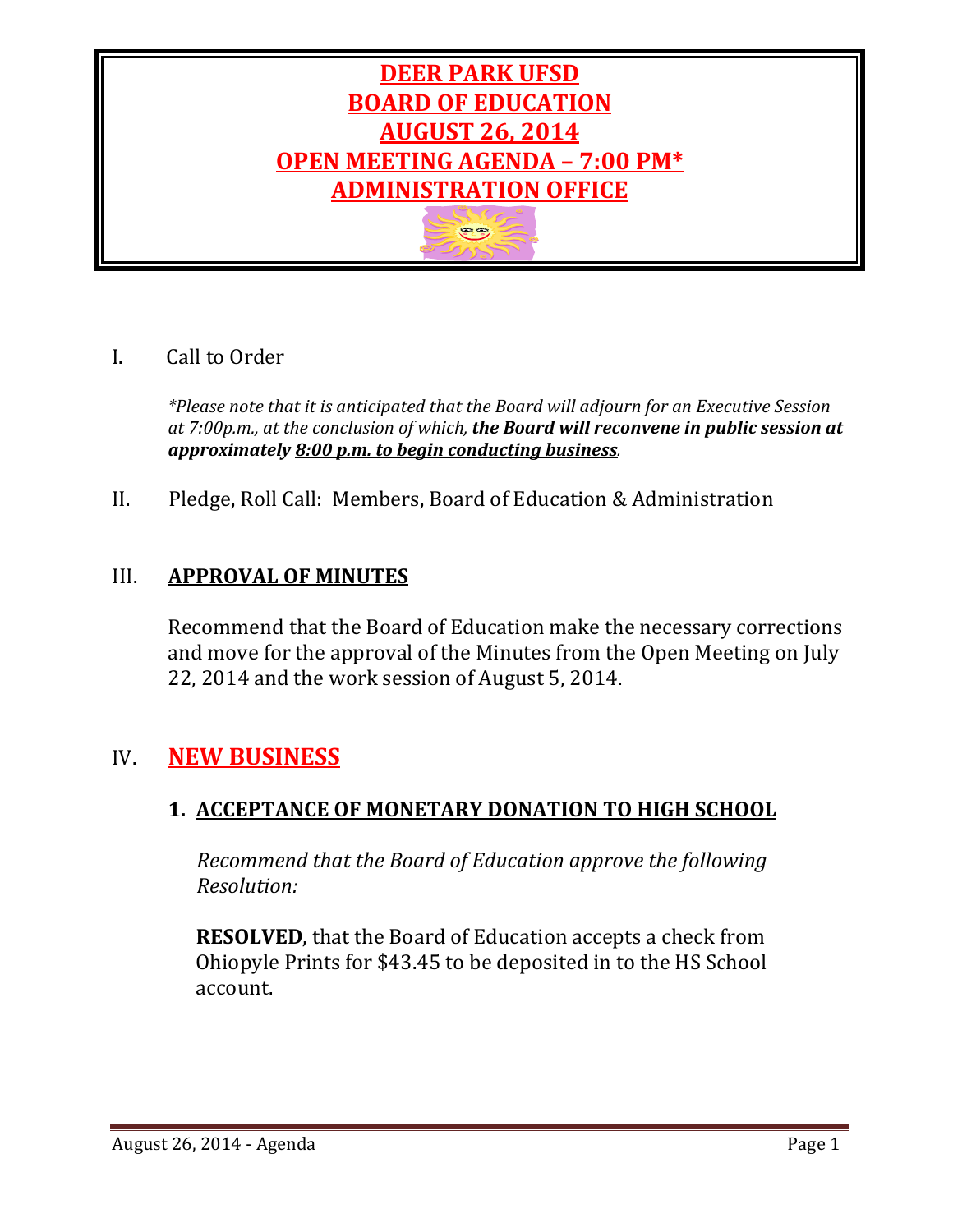## **2. DISPOSAL OF I.T. EQUIPMENT**

 *Recommend that the Board of Education approve the following Resolution:*

**RESOLVED**, that the Board of Education approves the disposal of outdated audio visual equipment and peripherals which are obsolete, broken or too costly to repair. (list in file).

# **3. SECOND READING AND APPROVAL OF POLICIES**

*Recommend that the Board of Education approve the following resolution:*

**RESOLVED**, that the Board of Education approve the following policies as accepted and adopted by the Board of Education and placed in the Board of Education Policy Manual.

District Wide Safety plans #1141 – Distribution of Materials by or to students #1530 – Smoking and other tobacco use on school premises #2342 – Agenda Preparation & Dissemination #2350 – Board Meeting Procedures #4327 – Homebound Instruction #4526, 4526.1 – Computer Use Instruction #4750 – Promotion and Retention of Students #5420, 5420R – Student Health Services #6720R – Competitive Bidding Procedures #6741 – Contracting for Professional Services #6900 – Disposal of District Property #8130 – School Safety Plans and Teams #8630, 8630R – Computer Resources and Data Mgmt. #8635 – Information Security Breach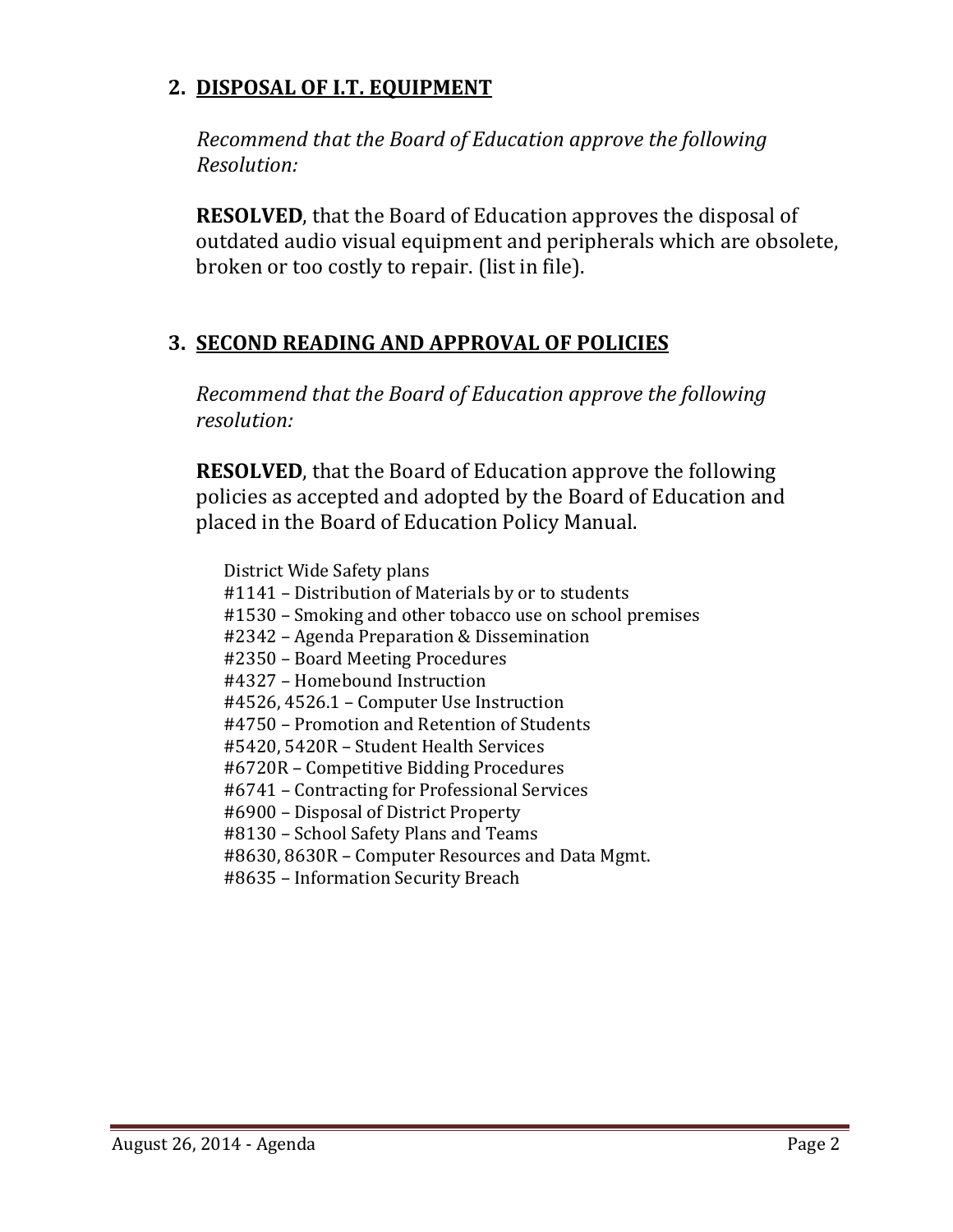## V. **APPROVAL OF SCHEDULES**

*Recommend that the Board of Education approve the following schedules collectively:*

## **NON-INSTRUCTIONAL**

### **SCHEDULE -- CS --CHANGE OF SALARY/ STATUS (Non-Instructional)**

**Lisa Brennan** District Office<br>Position: District Clerk/Confidential Secretary<br>\$50,168 Salary/Step:<br>Effective  $7/1/2014 - 6/30/2015$ Split Codes: \$27,090.72 (1040.160) \$23,077.28 (1240.160)

#### **SCHEDULE -- NN --APPOINTMENTS (Non-Instructional)**

#### **Richard Mattern**

District Wide Security Guard<br>\$17/hr Salary/Step: Effective 8/20/2014

#### **Thomas Sweeney**

Memorial<br>Position: Part-time Off-Set Press Operator<br>\$15/hour Salary/Step:<br>Effective Effective 8/18/2014 15 hours per week

#### **SCHEDULE -- NNPS --PER DIEM SUBSTITUTES (Non-Instructional)**

#### **Roslyn Baskin**

Transportation Summer School Substitute Bus Aide<br>\$17.26/hour Salary/Step:<br>Effective Effective 7/7/2014 - 8/15/2014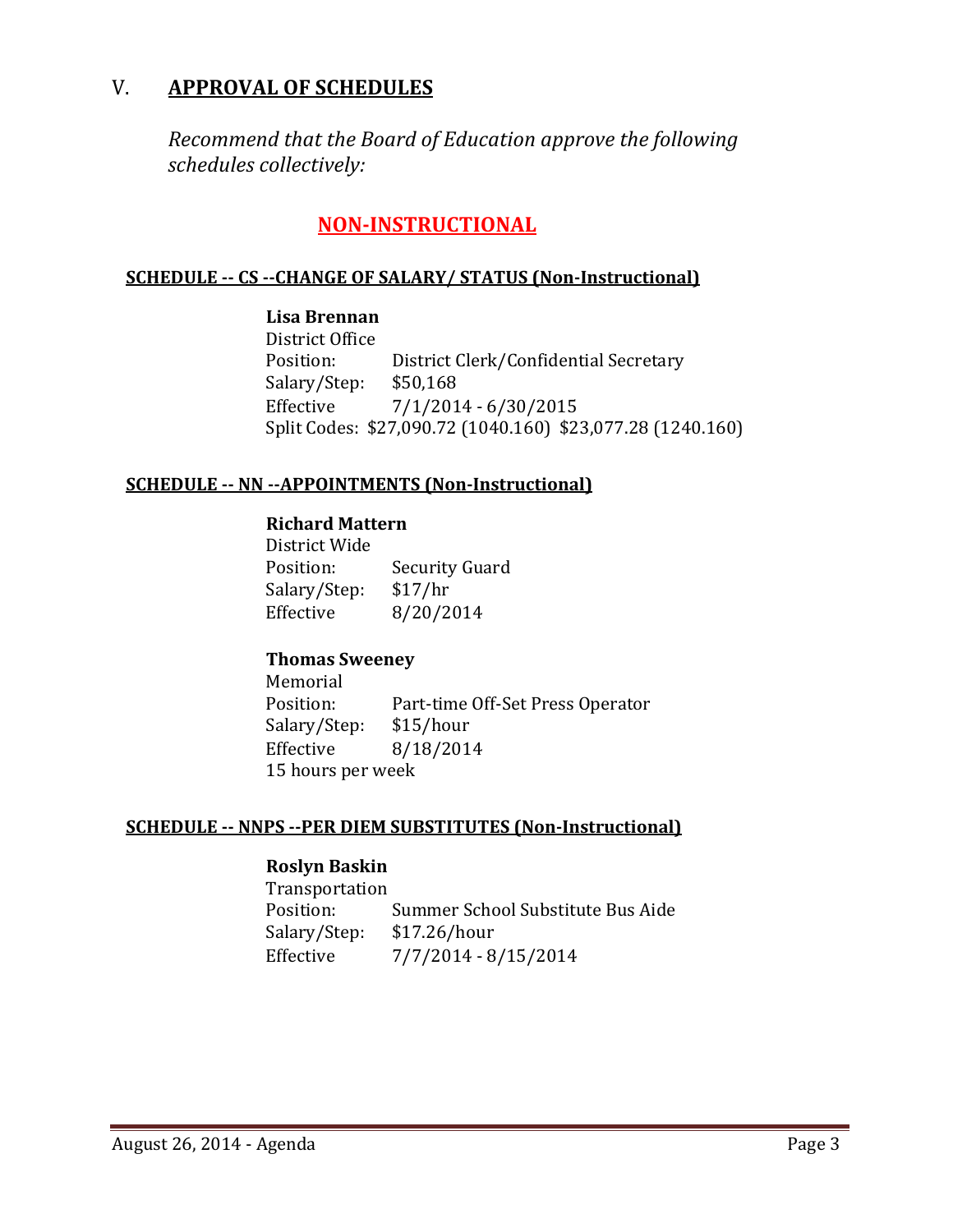### **SCHEDULE -- OO --RESIGNATIONS / RETIREMENTS / REMOVALS / TERMINATIONS (Non-Instructional)**

#### **Jennifer Burns**

District Wide Substitute Non-Instructional Aide Salary/Step:  $9/1/2014$ Removal from sub list (hasn't worked in past school year). No outstanding obligation to the district.

## **Maryanna Diaz**

District Wide Substitute Non-Instructional Aide Salary/Step:  $9/1/2014$ Removal from sub list (hasn't worked in past school year). No outstanding obligation to the district.

## **Cheryl Howard**

Transportation<br>Position: **Bus Driver** Salary/Step:<br>Effective Effective 8/3/2014 Resignation for the purpose of Retirement. No outstanding obligation to the district.

#### **Michele McHugh-Chiappone**

District Wide Substitute Non-Instructional Aide Salary/Step:<br>Effective Effective 9/1/2014 Removal from sub list (hasn't worked in past school year). No outstanding obligation to the district.

#### **Patricia Myers**

District Wide Substitute Non-Instructional Aide Salary/Step:  $9/1/2014$ Removal from sub list (hasn't worked in past school year). No outstanding obligation to the district.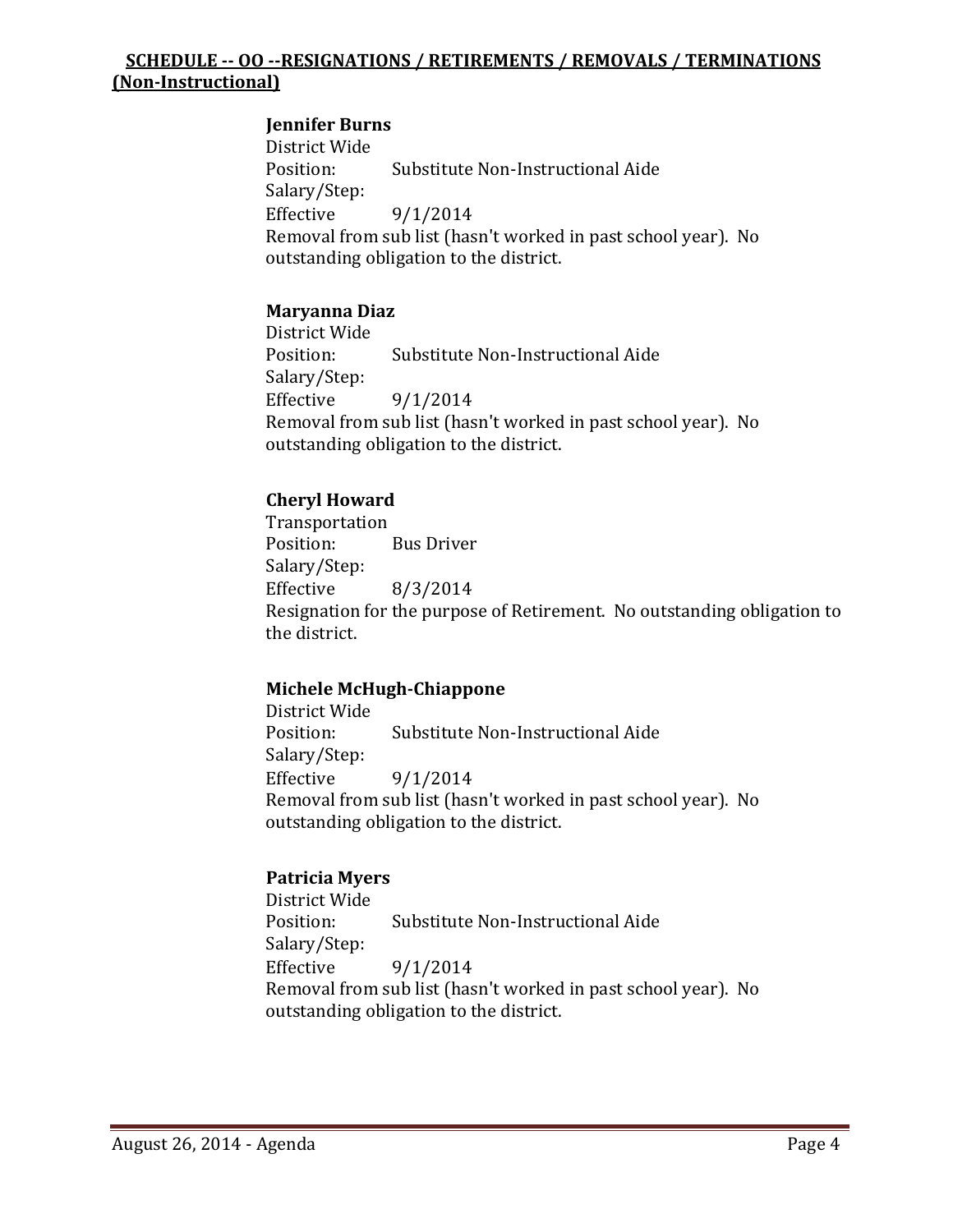#### **Kathleen Ohanian**

John F Kennedy Intermediate School<br>Position: Non-Instructional Aid Non-Instructional Aide Salary/Step:<br>Effective Effective 8/20/2014 Resignation as an aide to accept position as a Teaching Assistant

## **Joseph Price**

District Wide Substitute Custodian Salary/Step:  $9/1/2014$ Removal from sub list. No outstanding obligation to the district.

#### **Peter Traina**

Memorial<br>Position: Groundsman Salary/Step:<br>Effective Effective 7/18/2014 Resignation. No outstanding obligation to the District.

#### **Stanley Urbanowiecz**

District Wide Substitute Custodian Salary/Step: Effective  $9/1/2014$ Removal from sub list. No outstanding obligation to the district.

## **Maria Zajac**

John Quincy Adams School<br>Position: Registered Registered Nurse Salary/Step:<br>Effective Effective 8/1/2014 Resignation. No outstanding obligation to the district.

#### **SCHEDULE -- QQ --LEAVES OF ABSENCE (Non-Instructional)**

## **Dorota Bosenbeck**

Transportation Summer School Bus Aide Salary/Step:<br>Effective Effective 7/15/2014 - 7/29/2014 Unpaid Medical LOA (FMLA)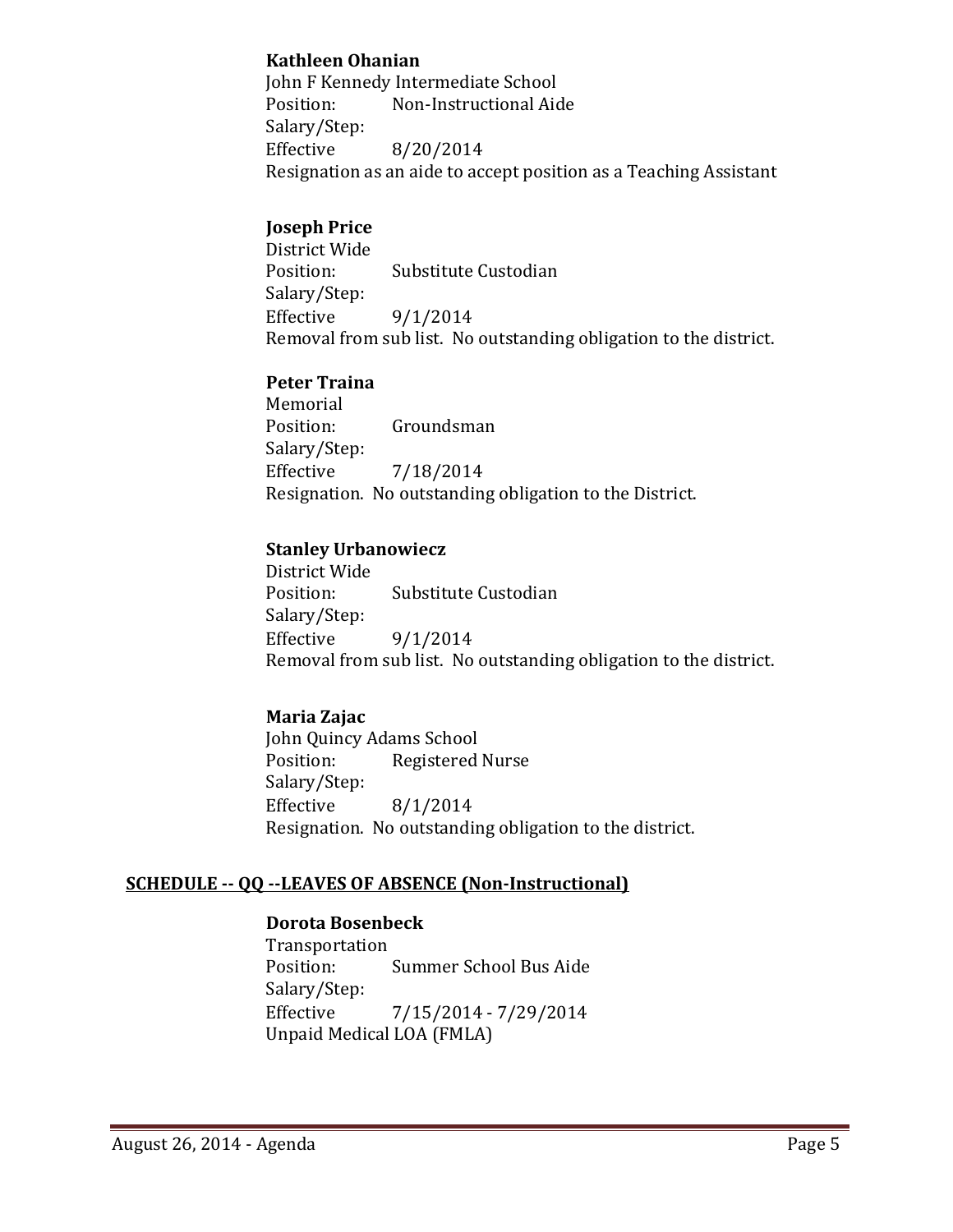#### **Rochelle Read**

Washington<br>Position: Clerk Typist Salary/Step:<br>Effective Effective 7/23/2014 - 9/8/2014 Extension of Paid Medical LOA

#### **SCHEDULE -- TRN --TRANSFERS (Non-Instructional)**

#### **Jeremiah Dunne**

John Quincy Adams School<br>Position: Security Gu **Security Guard** Salary/Step:<br>Effective  $9/1/2014$ Transfer from JFK to JQA (due to student needs)

## **Annette Perkowski**

John Quincy Adams School<br>Position: School Nur: School Nurse Salary/Step:<br>Effective Effective 8/7/2014 Transfer from High School to JQA (due to resignation of former JQA nurse)

# **INSTRUCTIONAL**

## **SCHEDULE -- CSS --CHANGE OF STATUS / SALARY (Instructional)**

#### **Patricia Baldwin**

Deer Park High School Position: .3 Speech Teacher<br>Salary/Step: \$65,52 Salary/Step: \$65,524 MA/Step 1<br>Effective 9/1/2014 - 6/30/2015  $9/1/2014 - 6/30/2015$ Salary prorated at \$18,857.20

## **Eva Demyen**

District Office Superintendent<br>\$210,500 Salary/Step:<br>Effective  $7/1/2014 - 6/30/2015$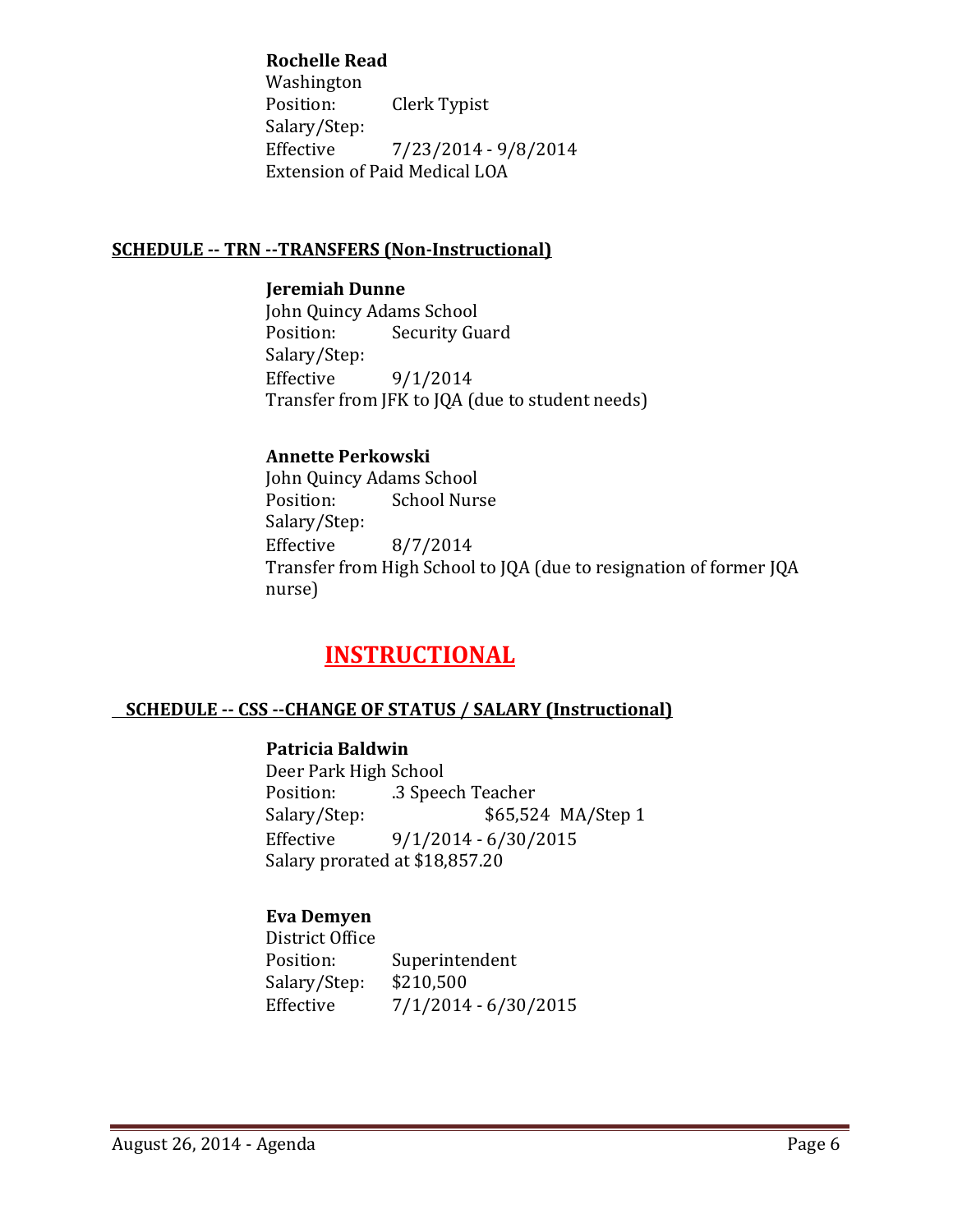### **Michelle Kwon**

Deer Park High School Position: .6 ELA Teacher<br>Salary/Step: \$85 Salary/Step: \$85,900 MA/Step 16<br>Effective 9/1/2014 - 6/30/2015  $9/1/2014 - 6/30/2015$ Salary prorated at \$51,540

#### **Michelle Kwon**

Deer Park High School .4 Permanent Substitute<br>\$115/day Salary/Step: Effective 9/1/2014 - 6/30/2015 Change of appointment from .6 to .4 Permanent Substitute. Salary prorated at \$46 per day

#### **Kelly Lyons**

Deer Park High School<br>Position: Teachii Teaching Assistant<br>\$26,541 Salary/Step: Effective  $9/1/2014$ Change of budget code to the 611 IDEA grant

#### **Dawn McMullen**

John Quincy Adams School<br>Position: Teaching A Teaching Assistant<br>\$26,541 Salary/Step:<br>Effective  $9/1/2014$ Change of budget code to: \$15,925 (2110.161) \$10,616 (F22501601409) 619 IDEA grant code

#### **Gina Palasciano**

District Wide Curriculum Associate for World Language & ESL \$143,299.01 Salary/Step: Effective 7/1/2014

#### **SCHEDULE -- L --PART-TIME APPOINTMENTS (Instructional)**

#### **Yianna Petroutsas**

Deer Park High School Position: .2 Spanish Teacher<br>Salary/Step: \$56,285 Salary/Step: \$56,285 BA/Step 1<br>Effective 9/1/2014 - 6/30/2015  $9/1/2014 - 6/30/2015$ Salary prorated at \$11,257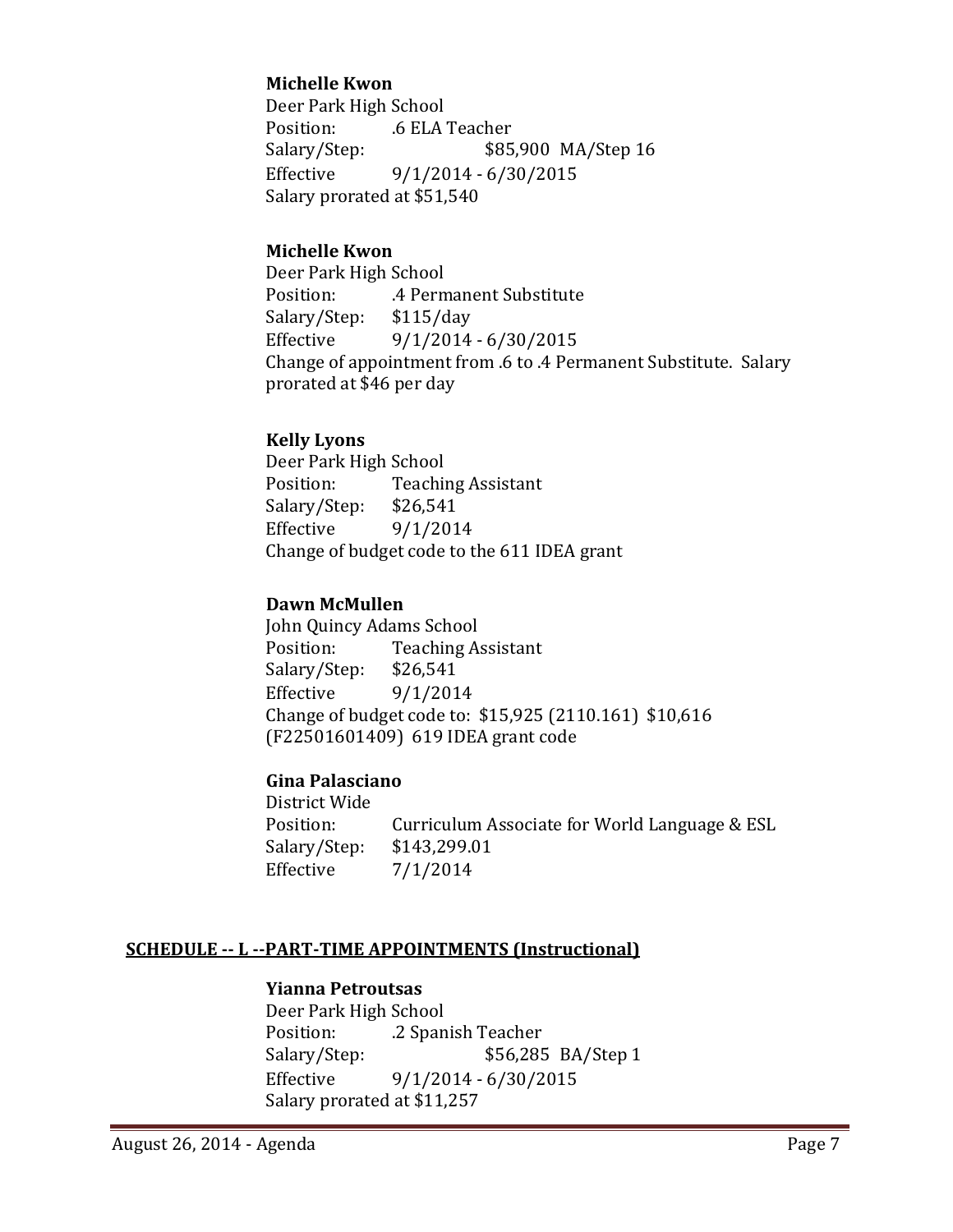### **SCHEDULE -- LR --LONG TERM SUBSTITUTE / LEAVE REPLACEMENT (LR) APPOINTMENTS (Instructional)**

#### **Jodi Simet**

John F Kennedy Intermediate School<br>Position: Long Term Sub (LR) Position: Long Term Sub (LR) Elementary Teacher<br>Salary/Step: \$67,251 MA/Step 5 Salary/Step: \$67,251 MA/Step 5<br>Effective 9/1/2014 - 11/7/2014 Effective 9/1/2014 - 11/7/2014 Salary prorated at \$15,131

## **SCHEDULE -- N --PROBATIONARY TEACHER (Instructional)**

#### **Heather Ciurleo**

John F Kennedy Intermediate School<br>Position: Probationary Special Position: Probationary Special Education Teacher<br>Salary/Step: \$61,524 MA/Step 1 Salary/Step: \$61,524 MA/Step 1<br>Effective 9/1/2014 - 6/30/2017 Effective 9/1/2014 - 6/30/2017 CORRECTION OF PROBATIONARY DATES

## **Ariel Miano**

Deer Park High School<br>Position: Probat Position: Probationary Math Teacher<br>Salary/Step: \$56,285 BA/Ste \$56,285 BA/Step 1 Effective 9/1/2014 - 8/31/2017

#### **SCHEDULE -- NPS --PER DIEM SUBSTITUTES (Instructional)**

#### **Lori Sullivan**

District Wide Per-Diem Substitute Teacher<br>\$100/day Salary/Step:<br>Effective  $9/1/2014$ Certifications: Child Ed 1-6, Stud w/ Dis 1-6, Students w/ Dis 5-9 Gen

#### **SCHEDULE -- NS --PERMANENT SUBSTITUTES (Instructional)**

#### **Michele Alo**

John F Kennedy Intermediate School<br>Position: Permanent Substitute Permanent Substitute Teacher<br>\$115/day Salary/Step: Effective 10/1/2014 - 5/31/2015

#### **Rachelle Amendola**

Robert Frost Middle School<br>Position: Permanent! Permanent Substitute Teacher<br>\$115/day Salary/Step:<br>Effective Effective 10/1/2014 - 5/31/2015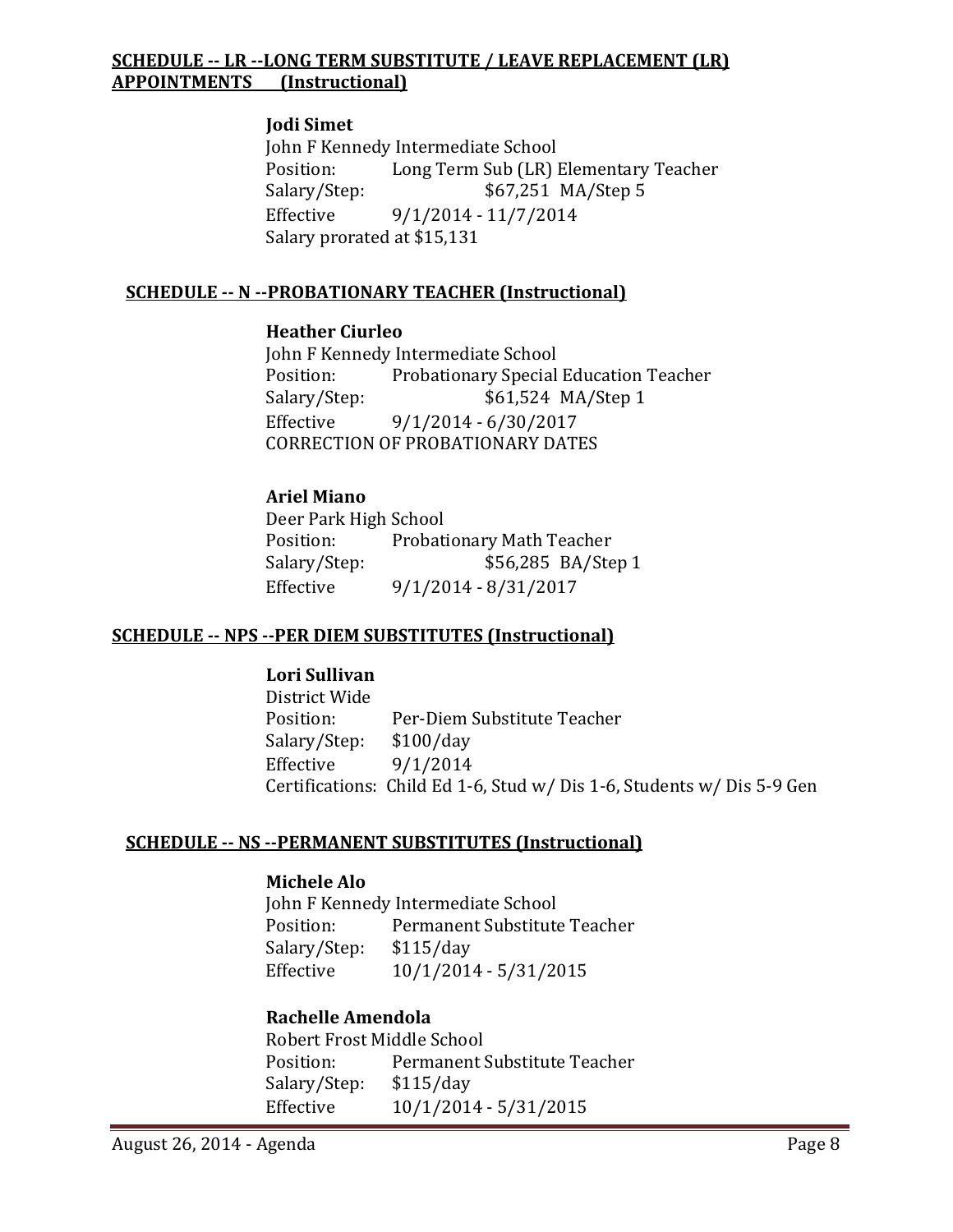#### **Scott Anderson**

Robert Frost Middle School<br>Position: Permanent ! Permanent Substitute Teacher<br>\$115/day Salary/Step:<br>Effective Effective 10/1/2014 - 5/31/2015

#### **Marisa Castellano**

Robert Frost Middle School<br>Position: Permanent! Permanent Substitute Teacher<br>\$115/day Salary/Step:<br>Effective Effective 10/1/2014 - 5/31/2015

#### **Michele Fariello**

John F Kennedy Intermediate School<br>Position: Permanent Substitute Permanent Substitute Teacher<br>\$115/day Salary/Step:<br>Effective Effective 10/1/2014 - 5/31/2015

## **Robert Franco**

Deer Park High School<br>Position: Permai Permanent Substitute Teacher<br>\$115/day Salary/Step:<br>Effective Effective 10/1/2014 - 5/31/2015

#### **Vincent Loscalzo**

John F Kennedy Intermediate School<br>Position: Permanent Substitute Permanent Substitute Teacher<br>\$115/day Salary/Step:<br>Effective Effective 10/1/2014 - 5/31/2015

#### **Yianna Petroutsas**

Deer Park High School .8 Permanent Substitute<br>\$115/day Salary/Step: Effective 9/1/2014 - 6/30/2015 Salary prorated at \$92/day

## **Tyler Ray**

Robert Frost Middle School<br>Position: Permanent S Permanent Substitute Teacher<br>\$115/day Salary/Step:<br>Effective Effective 10/1/2014 - 5/31/2015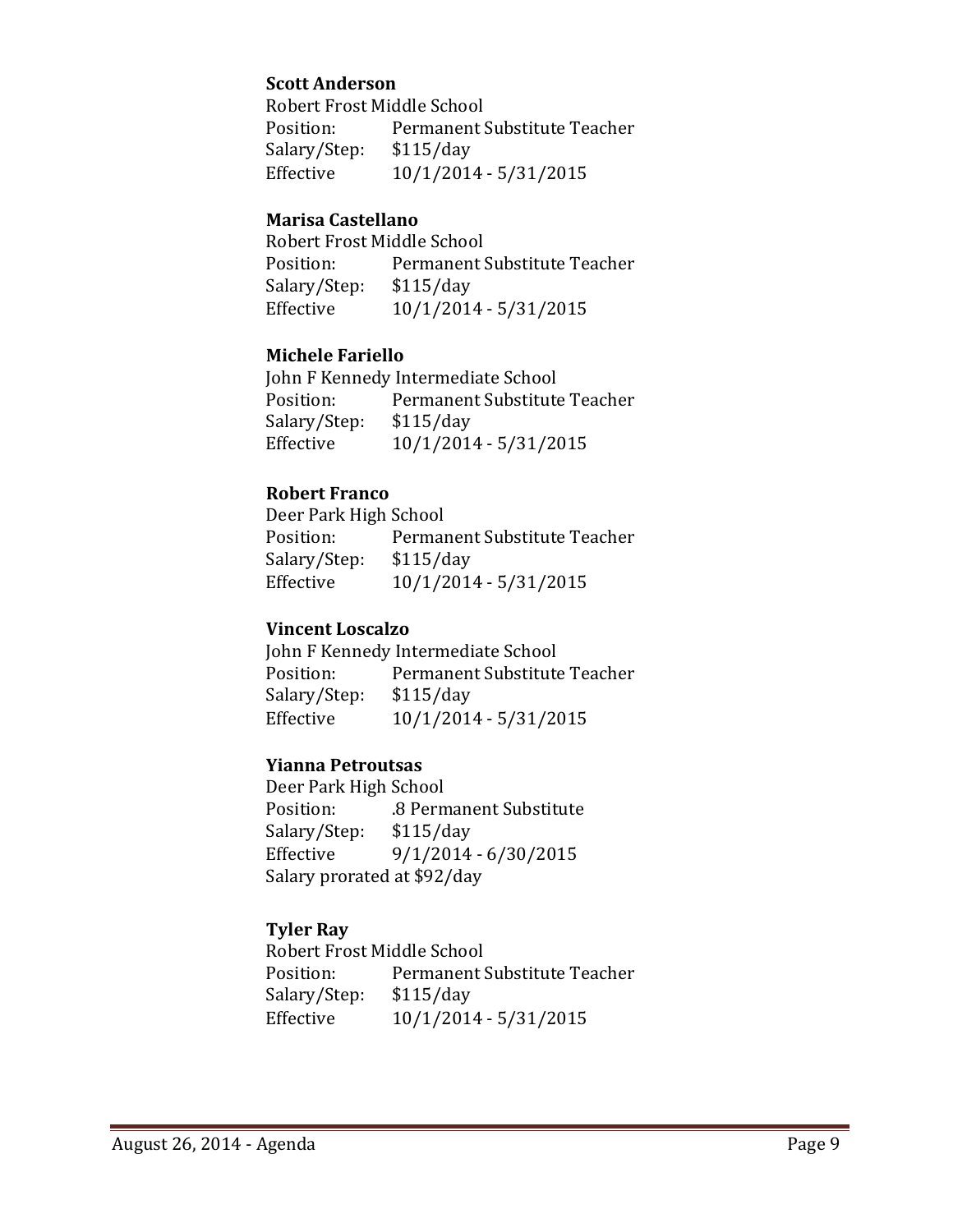#### **Sandra Steuber**

Deer Park High School<br>Position: Permai Permanent Substitute Teacher<br>\$115/day Salary/Step:<br>Effective Effective 10/1/2014 - 5/31/2015

## **Lori Sullivan**

John Quincy Adams School<br>Position: Permanent Permanent Substitute Teacher<br>\$115/day Salary/Step:<br>Effective Effective 9/1/2014 - 5/31/2015 9/1 start date to cover Caputo LOA

## **Nicole Swartout**

John F Kennedy Intermediate School<br>Position: Permanent Substitute Permanent Substitute Teacher<br>\$115/day Salary/Step:<br>Effective Effective 9/1/2014 - 5/31/2015 Change of dates due to J. Kalisiewicz's leave

## **SCHEDULE -- NSS --SUMMER SCHOOL APPOINTMENTS (Instructional)**

#### **Justin Gutman**

John F Kennedy Intermediate School<br>Position: Virtual Summer Scho Virtual Summer School Lab Teacher<br>\$5.774.95 Salary/Step: Effective 7/7/2014 - 8/15/2014 26 days: 4 days per week/2 classes per day

#### **SCHEDULE -- O --RESIGNATIONS / RETIREMENTS / REMOVALS / TERMINATIONS (Instructional)**

#### **Joseph Bianca**

Deer Park High School<br>Position: Varsity Varsity Asst Football Coach Salary/Step:<br>Effective Effective 8/14/2014 Resignation. No outstanding obligation to the district.

#### **Michelle Blasi**

District Wide **Substitute Teacher** Salary/Step: Effective 9/1/2014 Removal from sub list (hasn't worked in past school year). No outstanding obligation to the district.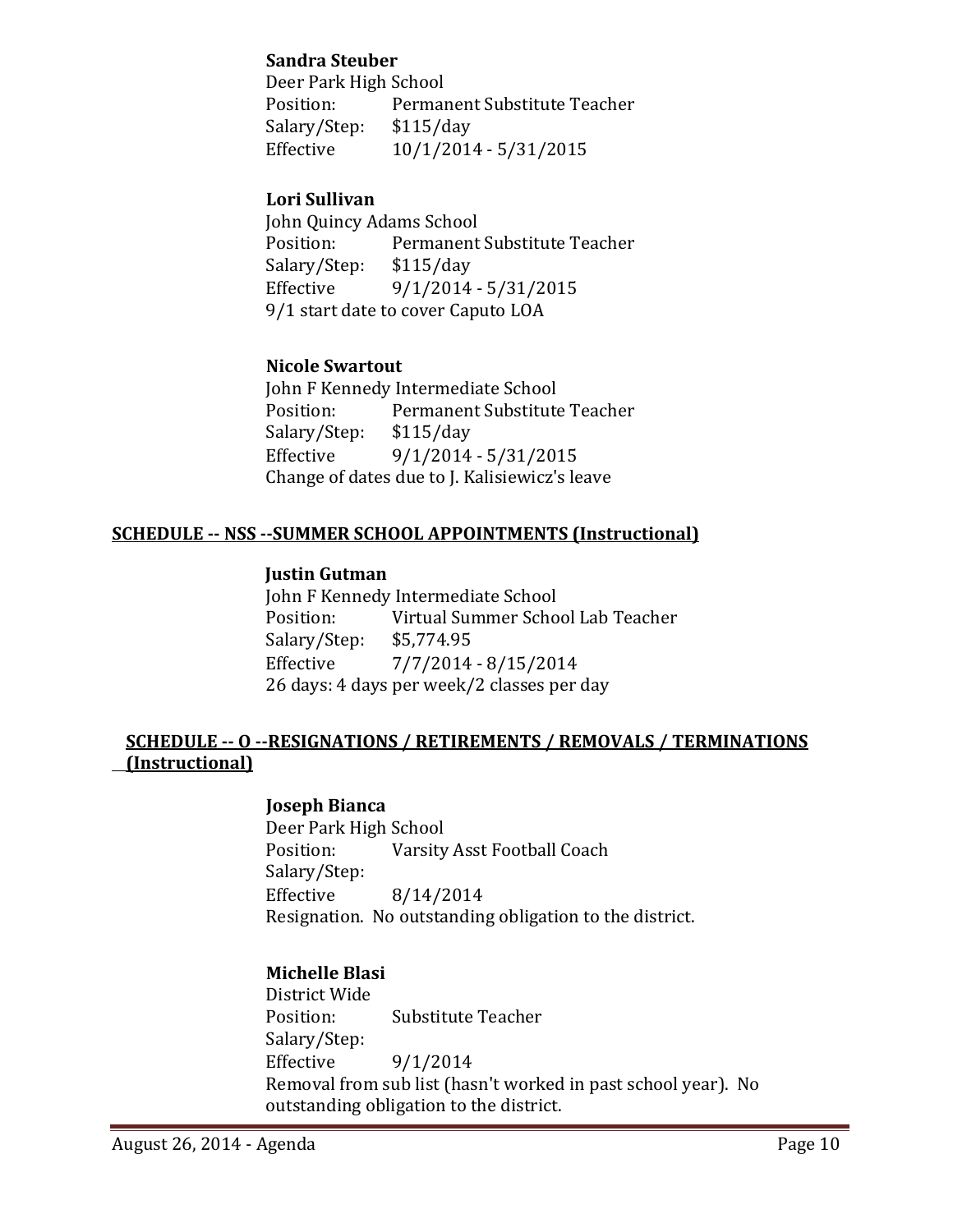#### **Deborah Carman**

District Wide Substitute Teacher Salary/Step:<br>Effective  $9/1/2014$ Removal from sub list (hasn't worked in past school year). No outstanding obligation to the district.

### **Maritza Cottone**

John Quincy Adams School<br>Position: Teaching A **Teaching Assistant** Salary/Step: Effective 8/11/2014 Resignation. No outstanding obligation to the district.

## **Jerelyn D'Amadeo**

District Wide Substitute Teacher Salary/Step:  $9/1/2014$ Removal from sub list (hasn't worked in past school year). No outstanding obligation to the district.

## **Janine DiSalvo**

May Moore School<br>Position: Tea **Teaching Assistant** Salary/Step:  $8/15/2014$ Resignation. No outstanding obligation to the district.

#### **Keith Fasano**

Deer Park High School<br>Position: Teachii **Teaching Assistant** Salary/Step:<br>Effective Effective 8/27/2014 Resignation. No outstanding obligation to the district.

## **Melissa Jara**

District Wide **Substitute Teacher** Salary/Step:<br>Effective  $9/1/2014$ Removal from sub list (hasn't worked in past school year). No outstanding obligation to the district.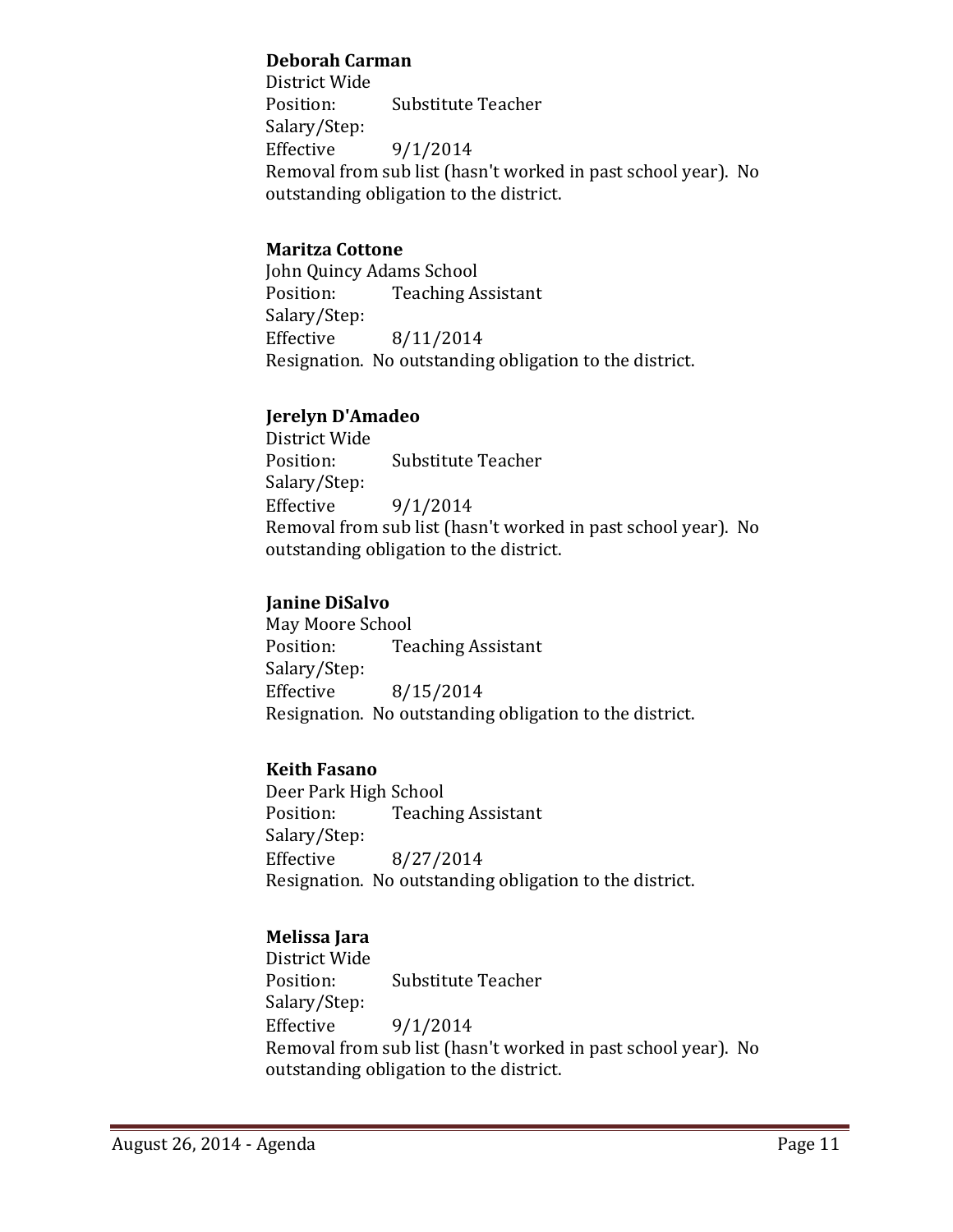#### **Lori Levy**

District Wide Substitute Teacher Salary/Step:<br>Effective  $9/1/2014$ Removal from sub list (hasn't worked in past school year). No outstanding obligation to the district.

#### **Jacqueline Lucido**

District Wide Substitute Teacher Salary/Step: Effective 9/1/2014 Removal from sub list (hasn't worked in past school year). No outstanding obligation to the district.

#### **Brian MacConnell**

District Wide Substitute Teacher Salary/Step: Effective  $9/1/2014$ Removal from sub list (hasn't worked in past school year). No outstanding obligation to the district.

### **Melanie Marano**

Deer Park High School<br>Position: Permai Permanent/Per-Diem Substitute Salary/Step:<br>Effective Effective 8/14/2014 Resignation. No outstanding obligation to the district.

## **Christina Marra**

District Wide Per-Diem Substitute Teacher Salary/Step: Effective 8/19/2014 Resignation. No outstanding obligation to the district.

## **Katlyn Massimino**

District Wide Substitute Teacher Salary/Step:<br>Effective Effective 9/1/2014 Removal from sub list (hasn't worked in past school year). No outstanding obligation to the district.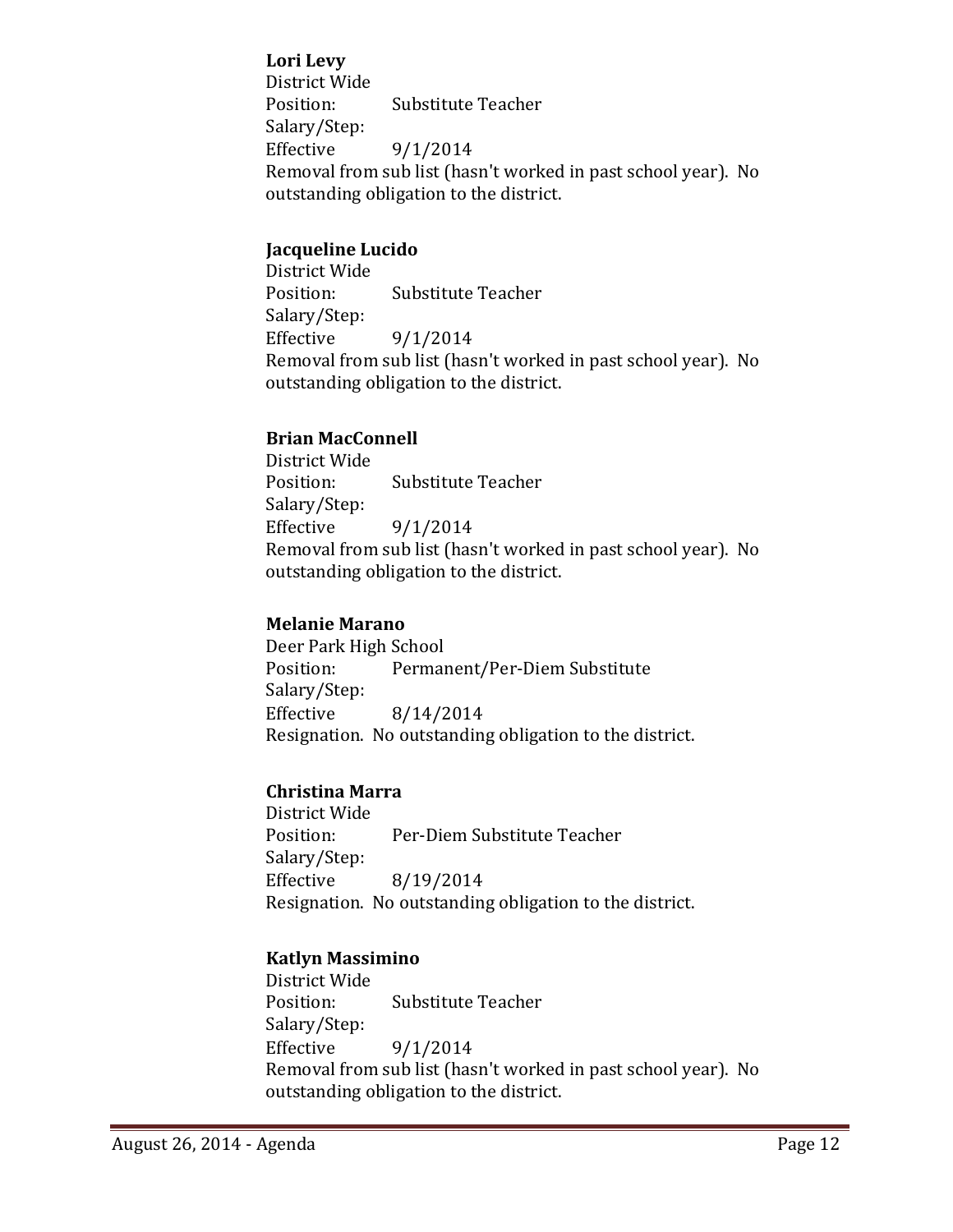#### **Jodi Mazovec**

District Wide Substitute Teacher Salary/Step:<br>Effective  $9/1/2014$ Removal from sub list (hasn't worked in past school year). No outstanding obligation to the district.

#### **Vincent Monaco**

Robert Frost Middle School<br>Position: Teaching As **Teaching Assistant** Salary/Step: Effective 8/18/2014 Resignation. No outstanding obligation to the district.

#### **Danielle Napoli**

John F Kennedy Intermediate School<br>Position: Teaching Assistant **Teaching Assistant** Salary/Step: Effective 8/20/2014 Resignation. No outstanding obligation to the district.

#### **Sharon Stamile**

Deer Park High School<br>Position: Perm/l Perm/Per-Diem Substitute &Co Advisor Class of '17 Salary/Step:<br>Effective Effective 8/18/2014 Resignation. No outstanding to the district.

#### **Lori Sullivan**

John F Kennedy Intermediate School<br>Position: Teaching Assistant **Teaching Assistant** Salary/Step: Effective 8/19/2014 Resignation in order to accept position as permanent substitute at JQA

#### **Kevin Tremblay**

District Wide **Substitute Teacher** Salary/Step:<br>Effective  $9/1/2014$ Removal from sub list (hasn't worked in past school year). No outstanding obligation to the district.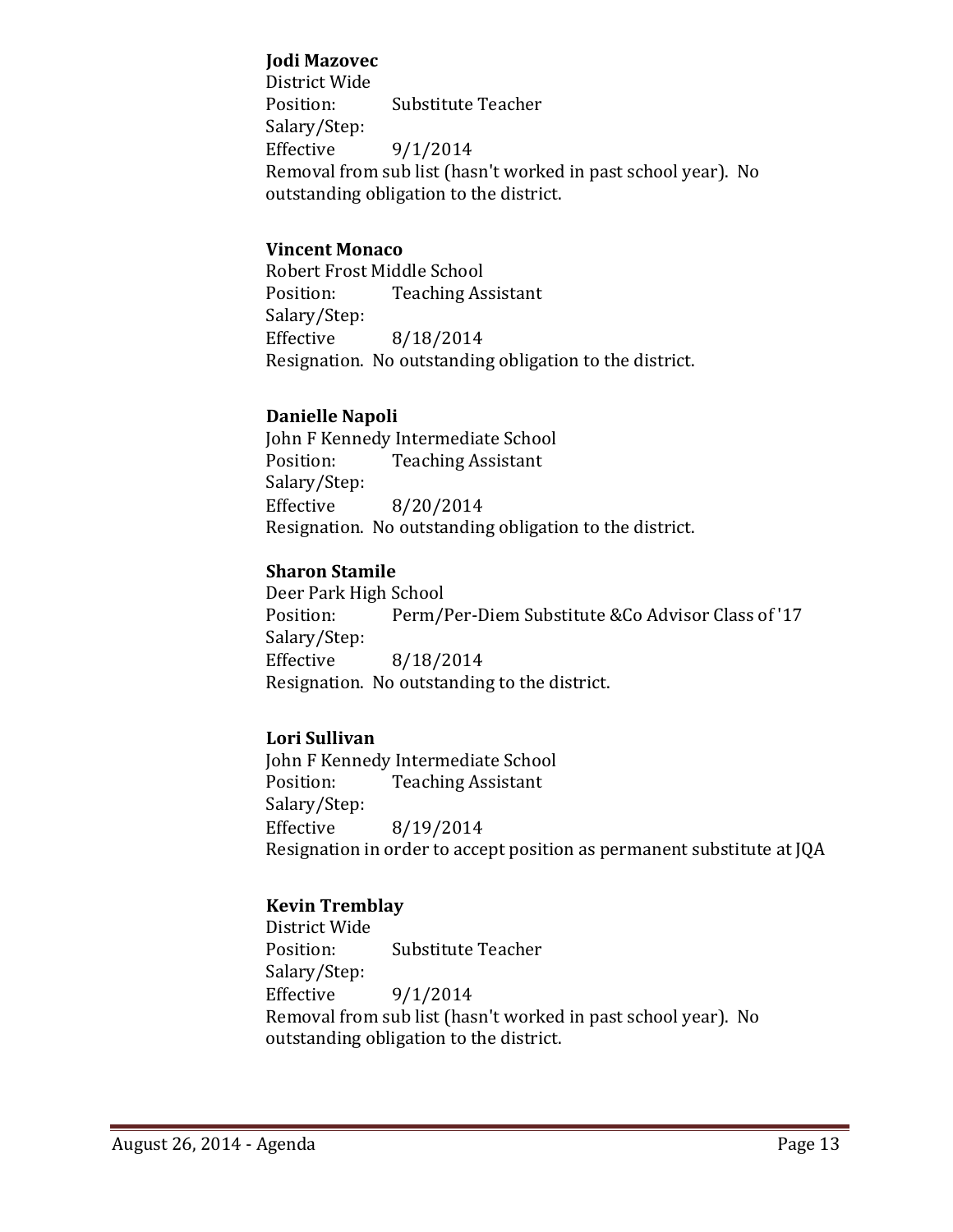#### **SCHEDULE -- Q --LEAVES OF ABSENCE (Instructional)**

#### **Jason Bond**

John F Kennedy Intermediate School<br>Position: Elementary Teacher **Elementary Teacher** Salary/Step:<br>Effective Effective 9/1/2014 - 11/7/2014 Unpaid LOA

#### **Jessica Caputo**

May Moore School<br>Position: Ele **Elementary Teacher** Salary/Step:<br>Effective Effective 9/1/2014 - 9/30/2014 Extension of Paid Medical LOA (FMLA)

#### **Jessica Kalisiewicz**

John F Kennedy Intermediate School<br>Position: Elementary Teacher **Elementary Teacher** Salary/Step: Effective 9/3/2014 - 11/21/2014 Paid Maternity LOA (FMLA) 9/3/14-10/10/14 Unpaid remainder of FMLA 10/11/14-11/21/14

#### **Alicia Konecny**

May Moore School<br>Position: Pri Principal Salary/Step:<br>Effective Effective 8/11/2014 - 10/3/2014 Change of dates for Maternity Sick LOA (FMLA)

#### **Jeanne Kozlowsky**

Deer Park High School<br>Position: Associa Associate Principal Salary/Step:  $8/25/2014 - 10/3/2014$ Paid Maternity LOA (FMLA)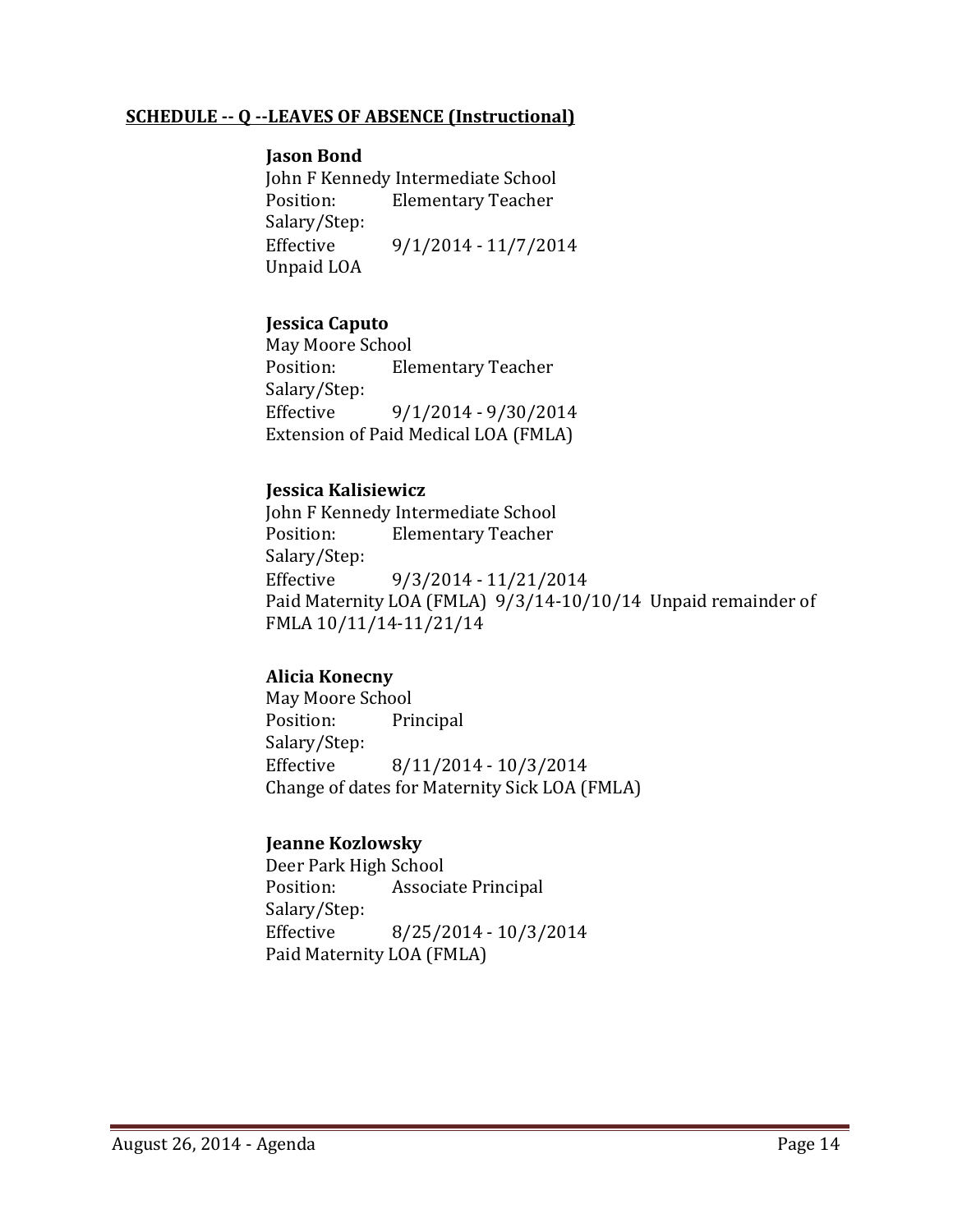### **Lisa McQuilkin**

Robert Frost Middle School<br>Position: Guidance Co Guidance Counselor Salary/Step: Effective 8/1/2014 - 11/21/2014 Change of dates to: 8/1/14-8/31/14 Unpaid Maternity LOA (FMLA) 9/1/14-9/26/14 Paid Maternity Sick LOA (FMLA) 9/27/14-11/21/14 Unpaid Remainder of FMLA

#### **Danielle Menig**

Robert Frost Middle School Art Teacher Salary/Step: Effective 9/1/2014 - 11/21/2014 Unpaid Maternity LOA (FMLA)

## **Kara Micucci**

Deer Park High School<br>Position: Psycho Psychologist Salary/Step:<br>Effective Effective 9/15/2014 - 1/28/2015 Change of dates to: 9/15/14-11/7/14 Paid Maternity LOA (FMLA) 11/8/14-12/5/14 Unpaid remainder of FMLA 12/6/14-1/28/15 Unpaid Child Rearing Leave

## **Jennifer Paduano**

May Moore School<br>Position: Per Permanent Substitute Salary/Step:<br>Effective Effective 10/1/2014 - 10/14/2014 Unpaid Medical LOA (FMLA)

#### **Suzanne Pawluk**

May Moore School<br>Position: Psy Psychologist Salary/Step:<br>Effective Effective 9/1/2014 - 1/29/2015 Unpaid Child Rearing Leave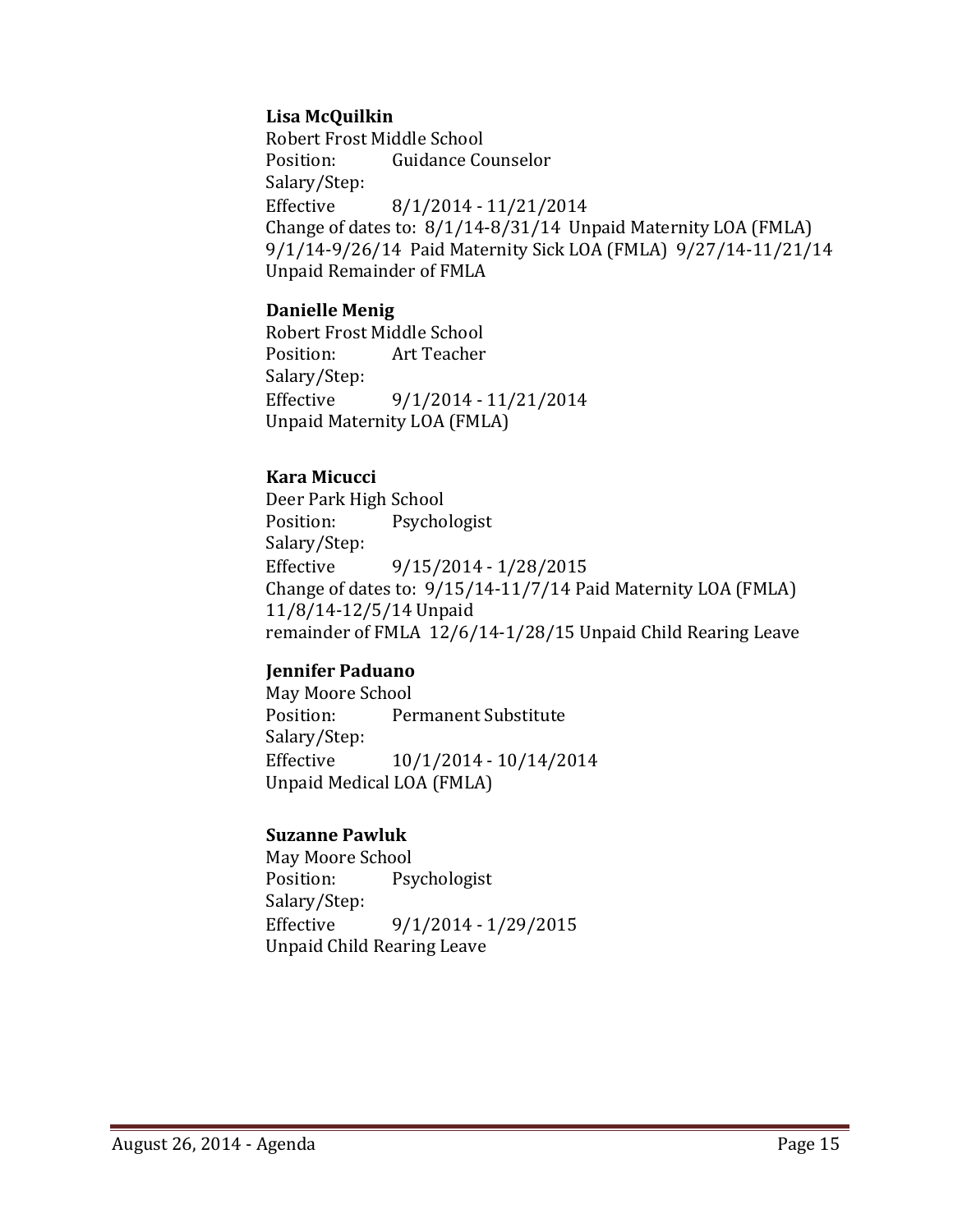#### **SCHEDULE -- RE --REINSTATEMENT TO FULL TIME (Instructional)**

#### **Andrea Nelson-Williams**

May Moore School<br>Position: Soc Position: Social Worker<br>Salary/Step: \$100,378 Salary/Step: \$100,378 MA75/Step 18<br>Effective 9/1/2014 Effective 9/1/2014 Split Budget Codes: F2250.150.1402 (\$49,752) A2825.150 (\$50,626)

### **SCHEDULE -- TA --PROBATIONARY TEACHING ASSISTANT (Instructional)**

#### **Kristin Glueckert**

Deer Park High School<br>Position: Probati Probationary Teaching Assistant<br>\$26,541 Salary/Step:<br>Effective Effective 9/1/2014 - 8/31/2017

#### **Amy Herbert-Ippolito**

Deer Park High School<br>Position: Probati Probationary Teaching Assistant<br>\$26,541 Salary/Step:<br>Effective Effective 9/1/2014 - 8/31/2017

#### **Kathleen Ohanian**

Robert Frost Middle School<br>Position: Probationar Probationary Teaching Assistant<br>\$26,541 Salary/Step:<br>Effective Effective 9/1/2014 - 8/31/2017

## **Geraldine Skelton**

May Moore School<br>Position: Pro Probationary Teaching Assistant<br>\$26.541 Salary/Step:<br>Effective Effective 9/1/2014 - 8/31/2017

#### **SCHEDULE -- TR --TRANSFERS (Instructional)**

#### **Kelly Lyons**

Robert Frost Middle School<br>Position: Teaching As **Teaching Assistant** Salary/Step: Effective 9/1/2014 - 6/30/2015 Transfer from HS to RF (due to a change in student needs)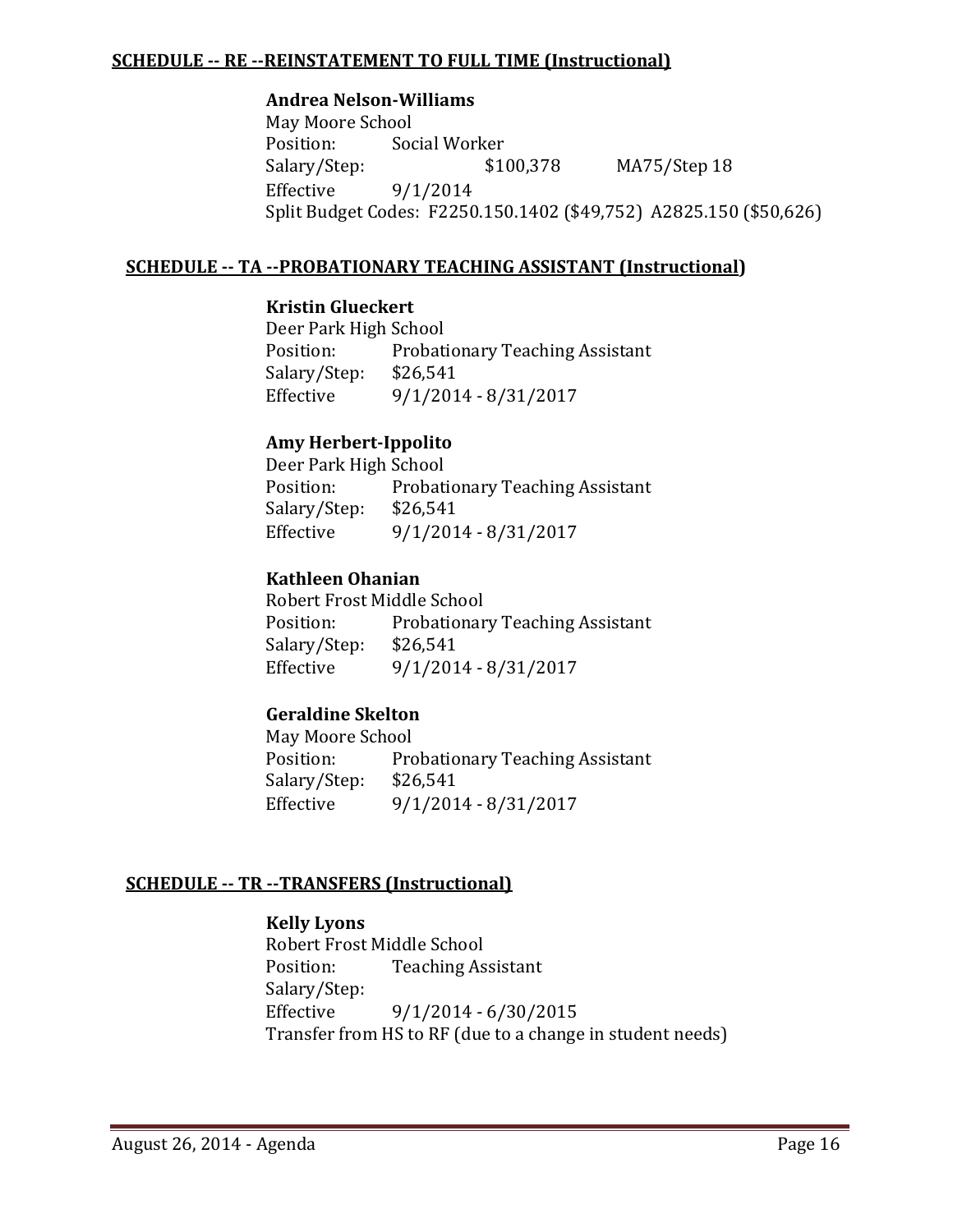#### **SCHEDULE -- TTPA --TEMPORARY ASSIGNMENT (Instructional)**

#### **Thomas Alcabes**

District Wide Summer ABA Home Provider<br>\$50/hr Salary/Step:<br>Effective Effective 7/1/2014 - 8/31/2014

## **Michelle Artale**

Washington<br>Position: Summer MAC Book Program Assistant<br>\$18.96/hour Salary/Step:<br>Effective Effective 7/7/2014 - 7/11/2014

## **Joyce Carmen**

| District Wide |                          |
|---------------|--------------------------|
| Position:     | Summer ABA Home Provider |
| Salary/Step:  | \$25/hr                  |
| Effective     | $7/1/2014 - 8/31/2014$   |
|               |                          |

## **Heather Ciurleo**

| District Wide |                          |
|---------------|--------------------------|
| Position:     | Summer ABA Home Provider |
| Salary/Step:  | \$50/hr                  |
| Effective     | $7/1/2014 - 8/31/2014$   |

#### **John Colford**

| District Wide |                          |
|---------------|--------------------------|
| Position:     | Summer ABA Home Provider |
| Salary/Step:  | \$50/hr                  |
| Effective     | $7/1/2014 - 8/31/2014$   |

#### **Nancy Connolly**

Washington<br>Position: Summer MAC Book Program Assistant<br>\$18.96/hour Salary/Step:<br>Effective  $7/7/2014 - 7/17/2014$ 

## **Kevin Delaney**

| Deer Park High School |                             |                     |
|-----------------------|-----------------------------|---------------------|
| Position:             | Varsity Asst Football Coach |                     |
| Salary/Step:          | \$5,952.32                  | 9.5 Units/Step $5+$ |
| Effective             | 8/18/2014 - 11/8/2014       |                     |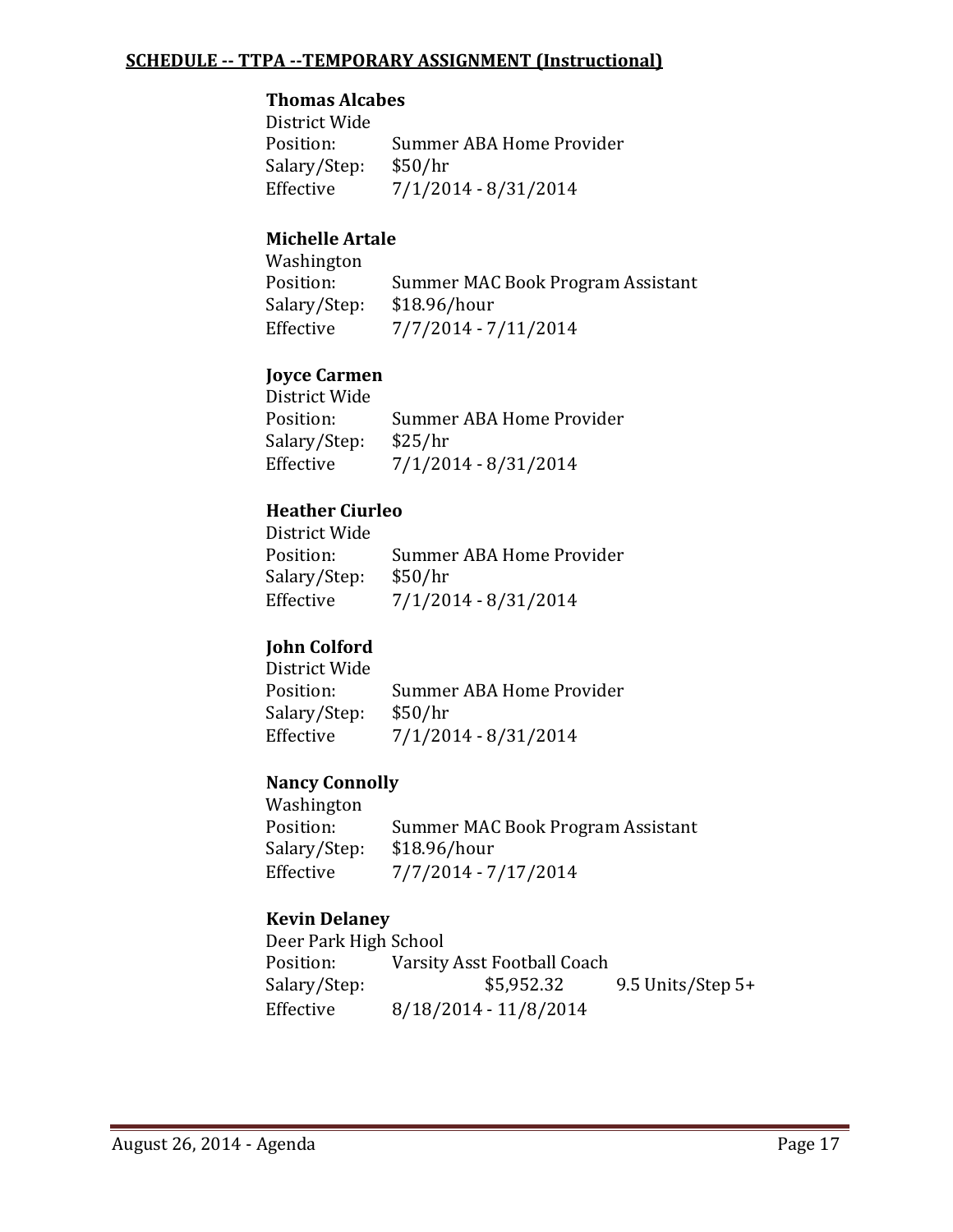#### **Nancy DePalo**

District Wide ABA Home Provider<br>\$25/hour Salary/Step:<br>Effective  $9/1/2014 - 6/30/2015$ 

## **Michelle Franco**

District Wide Summer ABA Home Provider<br>\$50/hr Salary/Step:<br>Effective Effective 7/1/2014 - 8/31/2014

#### **Alyssa Frohnhoefer**

Deer Park High School<br>Position: **IV Chee** Position: JV Cheerleading Head Coach<br>Salary/Step: \$2,415.70 Salary/Step: \$2,415.70 5 Units/Step 1<br>Effective 8/25/2014 - 11/8/2014 Effective 8/25/2014 - 11/8/2014

## **Noemi Herles**

| District Wide |                          |
|---------------|--------------------------|
| Position:     | Summer ABA Home Provider |
| Salary/Step:  | \$25/hr                  |
| Effective     | $7/1/2014 - 8/31/2014$   |

### **Beth Kabaservice**

| Deer Park High School        |                   |
|------------------------------|-------------------|
| Varsity Assistant Swim Coach |                   |
| \$5,012.48                   | 8 Units / Step 5+ |
| 8/25/2014 - 11/8/2014        |                   |
|                              |                   |

## **Cynthia Kercy**

District Wide Summer ABA Home Provider<br>\$25/hr Salary/Step:<br>Effective  $7/1/2014 - 8/31/2014$ 

## **Joanne King**

District Wide Summer ABA Home Provider<br>\$50/hr Salary/Step:<br>Effective  $7/1/2014 - 8/31/2014$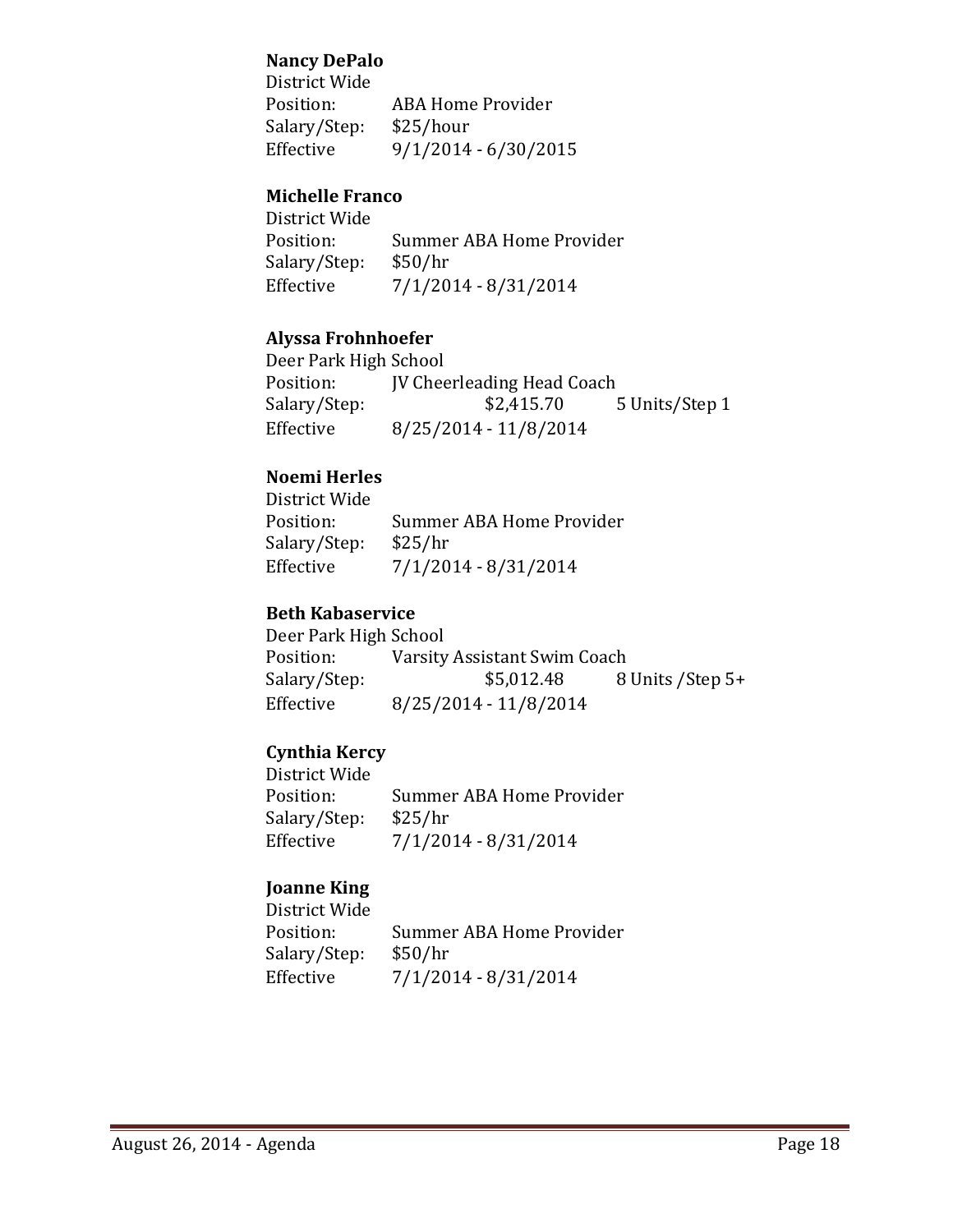## **Kelly Lyons**

District Wide Summer ABA Home Provider<br>\$25/hr Salary/Step:<br>Effective Effective 7/1/2014 - 8/31/2014

## **Vincent Monaco**

District Wide Summer ABA Home Provider<br>\$25/hr Salary/Step:<br>Effective  $7/1/2014 - 8/31/2014$ 

## **Maria Reccardi**

District Wide Summer ABA Home Provider<br>\$25/hr Salary/Step:<br>Effective Effective 7/1/2014 - 8/31/2014

## **Joseph Ritacco**

| Deer Park High School |                               |                |
|-----------------------|-------------------------------|----------------|
| Position:             | <b>IV Asst Football Coach</b> |                |
| Salary/Step:          | \$4,348.26                    | 9 Units/Step 1 |
| Effective             | 8/18/2014 - 11/8/2014         |                |

## **Bryan Schuster**

District Wide Summer ABA Home Provider<br>\$25/hr Salary/Step:<br>Effective  $7/1/2014 - 8/31/2014$ 

#### **Jeremy Smith**

District Wide Summer ABA Home Provider<br>\$25/hr Salary/Step:<br>Effective Effective 7/1/2014 - 8/31/2014

#### **Magdalena Stovickova**

| Deer Park High School |                         |                 |
|-----------------------|-------------------------|-----------------|
| Position:             | Varsity Head Swim Coach |                 |
| Salary/Step:          | \$5,314.54              | 11 Units/Step 1 |
| Effective             | 8/25/2014 - 11/8/2014   |                 |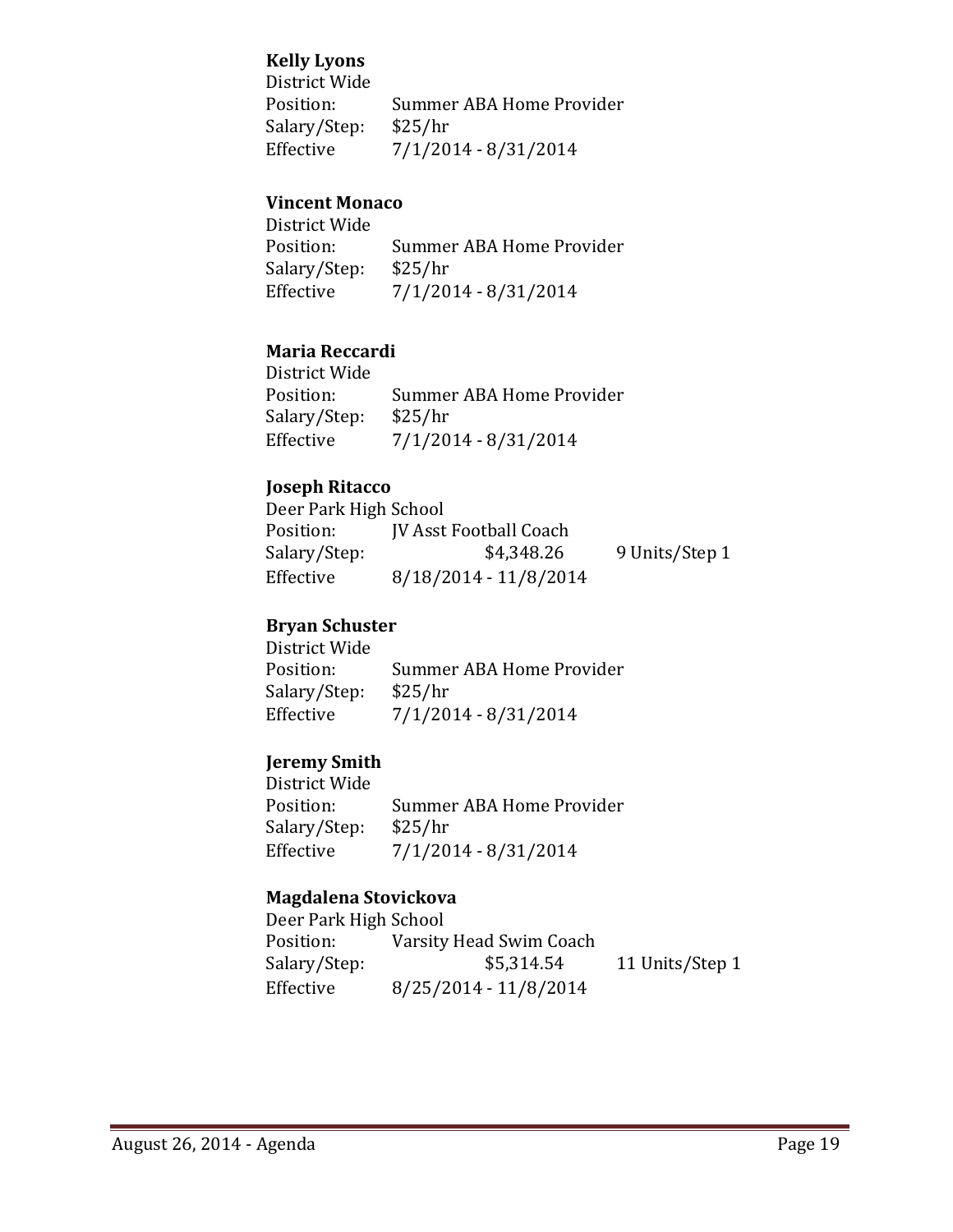#### **Lori Sullivan**

District Wide Summer ABA Home Provider<br>\$50/hr Salary/Step:<br>Effective  $7/1/2014 - 8/31/2014$ 

## **Kristen Thompson**

| District Wide |                          |
|---------------|--------------------------|
| Position:     | Summer ABA Home Provider |
| Salary/Step:  | \$50/hr                  |
| Effective     | $7/1/2014 - 8/31/2014$   |

## **Suzanne Wright**

District Wide Summer ABA Home Provider<br>\$25/hr Salary/Step:<br>Effective  $7/1/2014 - 8/31/2014$ 

## **Linda Zimmerly**

| Summer ABA Home Provider |
|--------------------------|
| \$50/hr                  |
| $7/1/2014 - 8/31/2014$   |
|                          |

## **SCHEDULE 14/BP-754 – SCHEDULES OF BILLS PAYABLE**

| *WORKERS' COMP.     | Daily Check Register | 7/9/2014  | \$11,679.12    |
|---------------------|----------------------|-----------|----------------|
| *WORKERS' COMP.     | Daily Check Register | 7/11/2014 | \$19,865.43    |
| *WORKERS' COMP.     | Daily Check Register | 7/14/2014 | \$335.20       |
| *WORKERS' COMP.     | Daily Check Register | 7/22/2014 | \$11,679.12    |
| *CAPITAL FUND       | #1                   | 7/29/2014 | \$15,800.00    |
| *FEDERAL FUND       | #2                   | 7/29/2014 | \$26,239.15    |
| *GENERAL FUND       | #3                   | 7/29/2014 | \$1,506,124.80 |
| *SCHOOL LUNCH       | #1                   | 7/29/2014 | \$22,095.43    |
| *RESERVE FUND       | #1                   | 7/29/2014 | \$13,499.34    |
| *TRUST & AGENCY     | #1                   | 7/31/2014 | \$609,639.47   |
| *WORKERS' COMP.     | Daily Check Register | 7/25/2014 | \$2,468.90     |
| *WORKERS' COMP.     | Daily Check Register | 7/28/2014 | \$4,487.42     |
| *WORKERS' COMP.     | Daily Check Register | 8/4/2014  | \$2,999.12     |
| *WORKERS' COMP.     | Daily Check Register | 8/5/2014  | \$11,679.12    |
| *FEDERAL FUND       | #1                   | 7/31/2014 | \$1,517.29     |
| *FEDERAL FUND       | #3                   | 8/31/2014 | \$1,738.58     |
| *GENERAL FUND       | #2                   | 7/31/2014 | \$77,301.85    |
| *GENERAL FUND       | #5                   | 8/31/2014 | \$177,755.58   |
| *SCHOOL LUNCH       | #2                   | 8/31/2014 | \$2,715.00     |
| <b>GENERAL FUND</b> | #7                   | 8/26/2014 | \$844,643.47   |
| <b>FEDERAL FUND</b> | #4                   | 8/26/2014 | \$1,306.00     |
|                     |                      |           |                |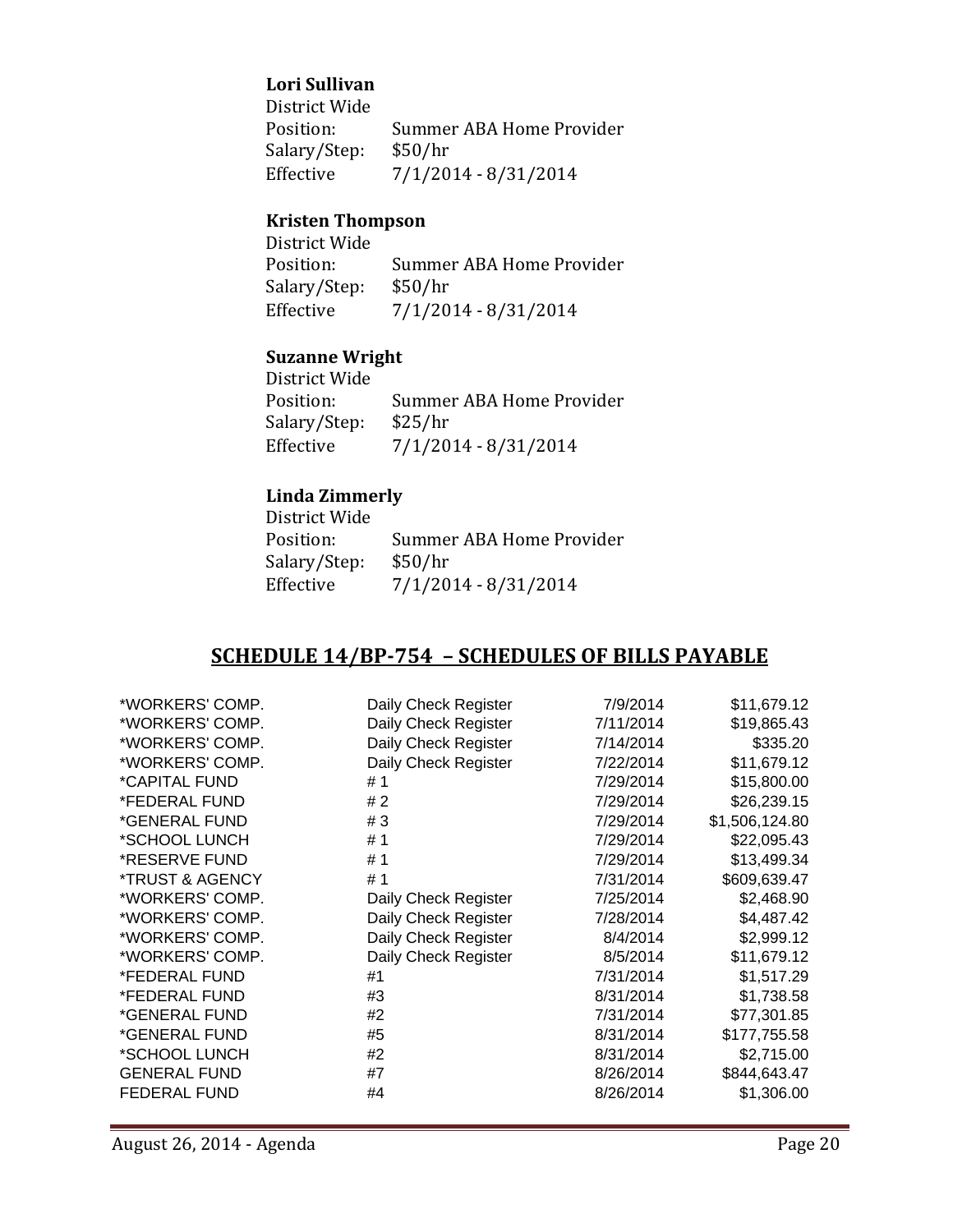| SCHOOL LUNCH   | #3                   | 8/26/2014 | \$81.240.09  |
|----------------|----------------------|-----------|--------------|
| CAPITAL FUND   | #2                   | 8/26/2014 | \$191.253.44 |
| WORKERS' COMP. | Daily Check Register | 8/11/2014 | \$10.796.15  |
| WORKERS' COMP. | Daily Check Register | 8/18/2014 | \$4.476.29   |
| WORKERS' COMP. | Daily Check Register | 8/19/2014 | \$11.479.12  |

## **SCHEDULE D – BIDS BDP013, 015 & 016**

#### **Bids for Bid # BDP14-013 Pupil Transportation To and From Out-of-District, 2014-2015 were received and opened at 11:00 am on June 4, 2014.**

Bids were advertised in Newsday. Forms and specifications were processed in accordance with Section 103 of the General Municipal Law and bids were solicited from vendors on the standard bid list of the District as well as on the Empire State Purchasing Group website at [www.EmpireStateBidSystem.com.](http://www.empirestatebidsystem.com/)

Bids were received from the following vendors:

Acme Bus Corp. Suffolk Transportation Systems, Inc. Educational Bus Transportation, Inc. Towne Bus Corp.

Present at bid opening: Lauren von Ende, Purchasing Agent; Concetta Bertelle, Recorder; and Patricia Shea, Transportation Supervisor. Vendors in attendance were: Gerard Kinsley, Suffolk Transportation; Warren Gumbs, Educational Bus Transportation; and Kalisha Garrison, Acme & Bauman Bus Corp.

It is recommended that the bid be awarded to the following vendors as the lowest responsible bidders meeting specifications based upon estimated actual requirements: (see attached for pricing)

Acme Bus Corp. Educational Bus Transportation, Inc.

#### **Bids for Bid # BDP14-015 Pupil Transportation To and From Out-of-District for Special Ed were received and opened at 11:00 am on July 18, 2014.**

Bids were advertised in Newsday. Forms and specifications were processed in accordance with Section 103 of the General Municipal Law and bids were solicited from vendors on the standard bid list of the District as well as on the Empire State Purchasing Group website at [www.EmpireStateBidSystem.com.](http://www.empirestatebidsystem.com/)

Bids were received from the following vendors:

Acme Bus Corp. Suffolk Transportation Systems, Inc. Educational Bus Transportation, Inc. Towne Bus Corp.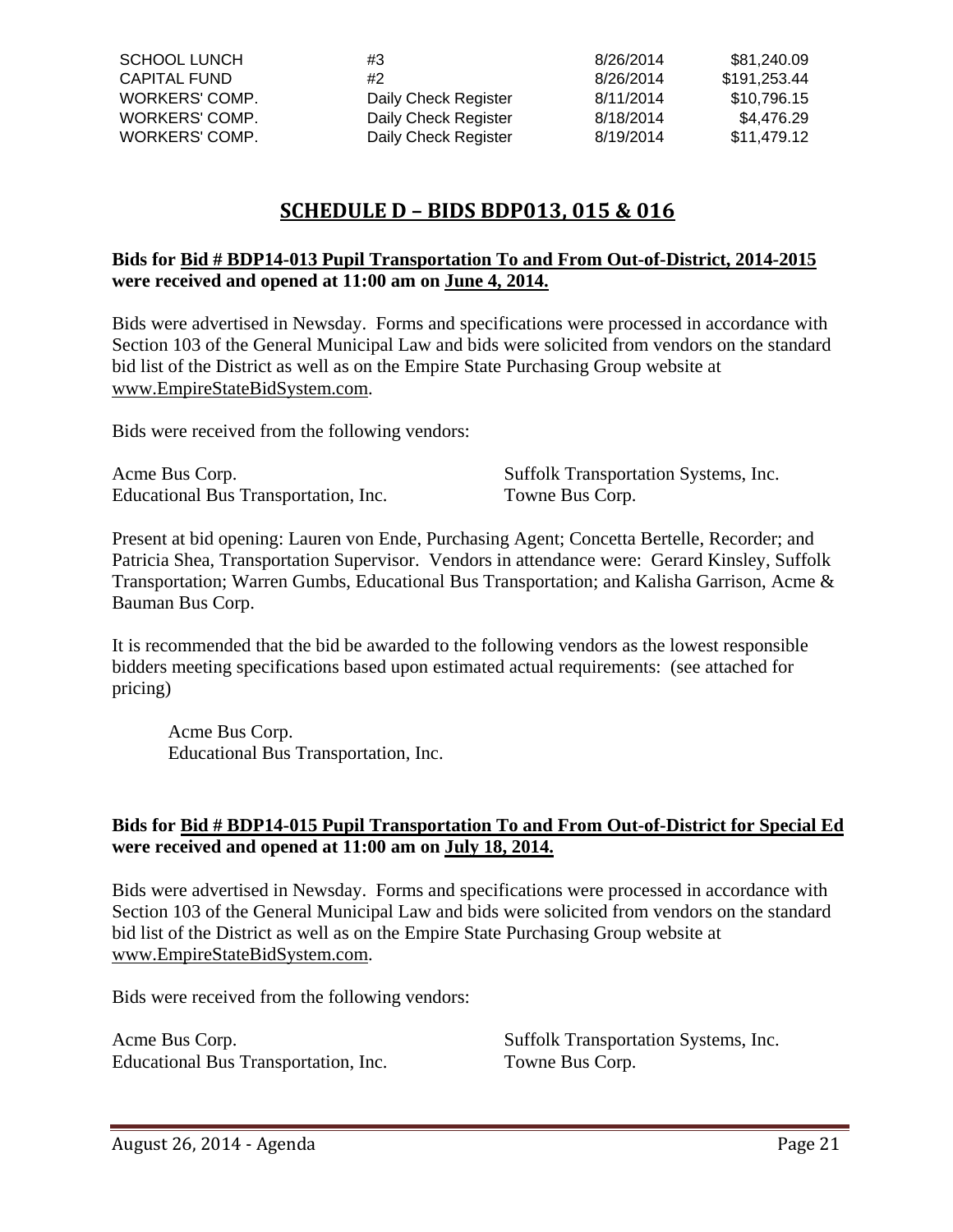Present at bid opening: Lauren von Ende, Purchasing Agent; Susan Gaskin, Recorder; and Patricia Shea, Transportation Supervisor. Vendors in attendance were: Gerard Kinsley, Suffolk Transportation; Patti Royce, Educational Bus Transportation; and Kalisha Garrison, Acme & Bauman Bus Corp.

It is recommended that the bid be awarded to the following vendors as the lowest responsible bidders meeting specifications based upon estimated actual requirements: (see attached for pricing)

Acme Bus Corp. Educational Bus Transportation, Inc. Suffolk Transportation Systems, Inc.

### **Bids for Bid # BDP14-016 Freestanding Kitchen Equipment were received and opened at 11:00 AM on August 18, 2014.**

Bids were advertised in Newsday. Forms and specifications were processed in accordance with Section 103 of the General Municipal Law and bids were solicited on the Empire State Purchasing Group website at [www.EmpireStateBidSystem.com.](http://www.empirestatebidsystem.com/)

Bids were received from the following vendors:

Bar Boy Products GSI Kitchen Central Restaurant Products Sam Tell & Son, Inc. Culinary Depot Summit Restaurant Repairs Douglas Equipment

Present at bid opening: Lauren von Ende, Purchasing Agent and Linda Melendez, Recorder. Vendors present at bid opening: Mark Weiner, Summit Restaurant Repairs.

It is recommended that the bid be awarded to the following vendors as the lowest responsible bidders meeting specifications (see attached award sheet):

Bar Boy Products Douglas Equipment Central Restaurant Products Summit Restaurant Repairs

## **SCHEDULE 14-E-377 EXPLANATION OF BUDGETARY TRANSFERS #T24**

## **SCHEDULES 14-F-254 - CONTRACT REPORT**